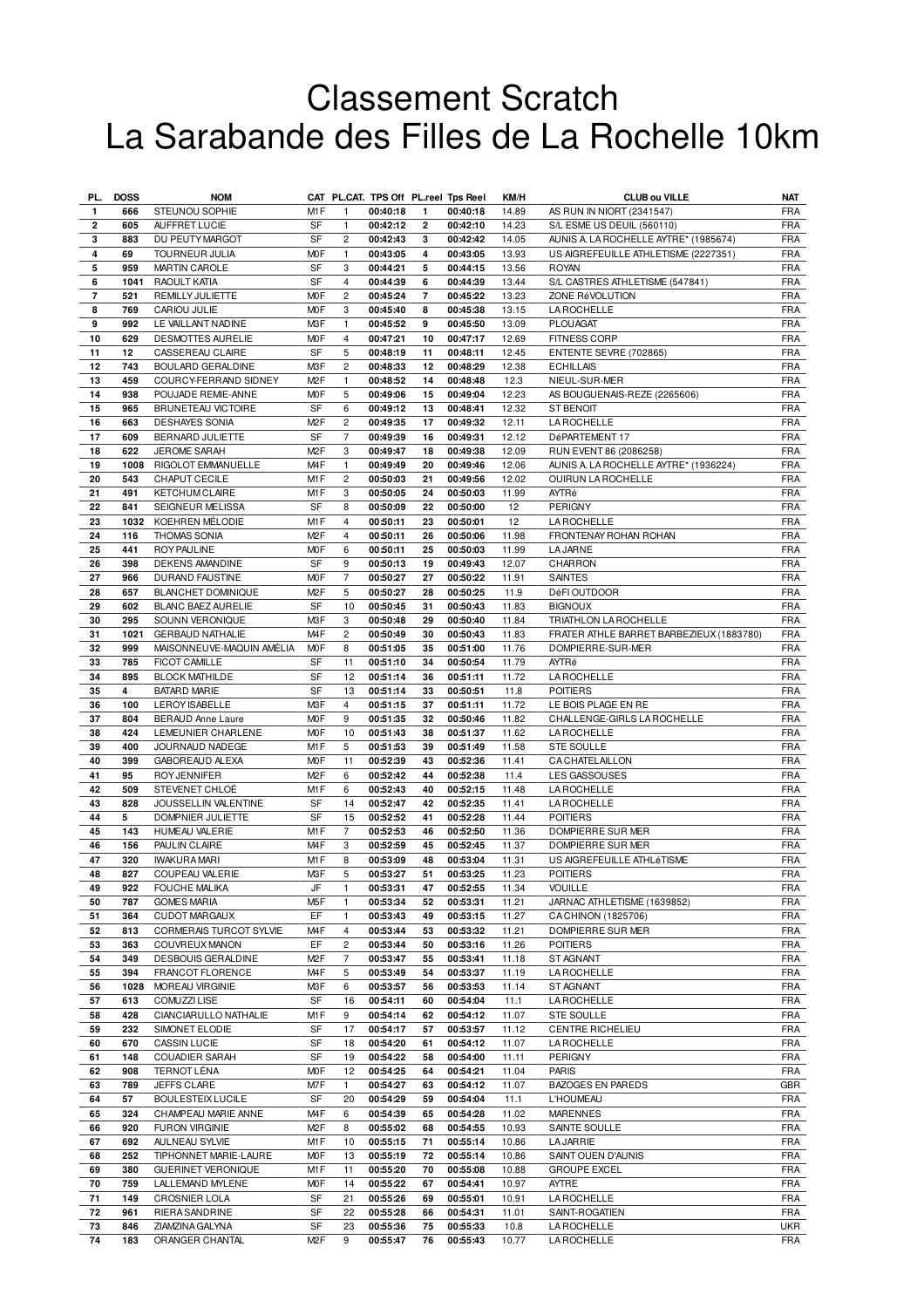| PL. | <b>DOSS</b> | <b>NOM</b>                 |                  |                | CAT PL.CAT. TPS Off PL.reel Tps Reel |     |              | KM/H  | <b>CLUB ou VILLE</b>                     | NAT        |
|-----|-------------|----------------------------|------------------|----------------|--------------------------------------|-----|--------------|-------|------------------------------------------|------------|
| 75  | 607         | KISCHEL MEGANE             | <b>SF</b>        | 24             | 00:55:48                             | 73  | 00:55:28     | 10.82 | DéPARTEMENT 17                           | <b>FRA</b> |
| 76  | 157         | ROUEIL MAGALIE             | M <sub>2</sub> F | 10             | 00:55:51                             | 78  | 00:55:49     | 10.75 | <b>LA ROCHELLE</b>                       | <b>FRA</b> |
| 77  | 404         | <b>LANDRE EMILIE</b>       | <b>SF</b>        | 25             | 00:55:56                             | 74  | 00:55:31     | 10.81 | CARENTOIR                                | <b>FRA</b> |
| 78  | 306         | CONSTANCIN GAËLLE          | EF               | 3              | 00:55:59                             | 79  | 00:55:55     | 10.73 | SAINTE MARIE DE RE                       | <b>FRA</b> |
| 79  | 270         | <b>FOUAD FATIMA</b>        | M <sub>3</sub> F | $\overline{7}$ | 00:56:00                             | 80  | 00:55:58     | 10.72 | EPINAY-SUR-SEINE                         | <b>FRA</b> |
| 80  | 723         | TCHAKMAKDJIAN GWENDOLINE   | <b>SF</b>        | 26             | 00:56:11                             | 81  | 00:56:03     | 10.7  | SAINT XANDRE                             | <b>FRA</b> |
| 81  | 413         | ALONSO LINDA               | <b>MOF</b>       | 15             | 00:56:13                             | 83  | 00:56:10     | 10.68 | PéRIGNY                                  | <b>FRA</b> |
|     |             |                            |                  |                |                                      |     |              |       |                                          |            |
| 82  | 287         | <b>GUILLOUX KARINE</b>     | <b>SF</b>        | 27             | 00:56:17                             | 82  | 00:56:05     | 10.7  | LAGORD                                   | <b>FRA</b> |
| 83  | 835         | PEDENEAU VALÉRIE           | M3F              | 8              | 00:56:27                             | 77  | 00:55:48     | 10.75 | LA ROCHELLE                              | <b>FRA</b> |
| 84  | 654         | DELAMAIRE CHRISTINE        | M3F              | 9              | 00:56:38                             | 85  | 00:56:31     | 10.62 | FRATER ATHLE BARRET BARBEZIEUX (2065735) | <b>FRA</b> |
| 85  | 237         | BUISSONNET MARIE-LAURE     | <b>MOF</b>       | 16             | 00:56:43                             | 87  | 00:56:38     | 10.59 | KANGOUROU KIDS                           | <b>FRA</b> |
| 86  | 809         | <b>GUILLOT MARIE</b>       | <b>MOF</b>       | 17             | 00:56:50                             | 89  | 00:56:45     | 10.57 | AUNIS A. LA ROCHELLE AYTRE* (2427880)    | <b>FRA</b> |
| 87  | 1044        | <b>ERGIN OZLEM</b>         | M1F              | 12             | 00:56:54                             | 88  | 00:56:43     | 10.58 | RIVEDOUX PLAGE                           | <b>FRA</b> |
| 88  | 188         |                            | M <sub>1</sub> F | 13             | 00:56:55                             | 90  | 00:56:48     | 10.56 |                                          |            |
|     |             | <b>VEROUIL EMILIE</b>      |                  |                |                                      |     |              |       | <b>LA JARRIE</b>                         | <b>FRA</b> |
| 89  | 750         | PRUVOT CLÉMENCE            | SF               | 28             | 00:56:55                             | 94  | 00:56:55     | 10.54 | <b>LA ROCHELLE</b>                       | <b>FRA</b> |
| 90  | 751         | MOREIRA MAELYSS            | JF               | $\overline{c}$ | 00:56:55                             | 95  | 00:56:55     | 10.54 | <b>BOUHET</b>                            | <b>FRA</b> |
| 91  | 946         | COULLON ADELIE             | <b>SF</b>        | 29             | 00:56:57                             | 93  | 00:56:55     | 10.54 | <b>TOURS</b>                             | <b>FRA</b> |
| 92  | 187         | PITEAU FLORENCE            | M <sub>4</sub> F | $\overline{7}$ | 00:56:59                             | 92  | 00:56:52     | 10.55 | ST GERMAIN DE LUSIGNAN                   | <b>FRA</b> |
| 93  | 940         | <b>BLANCHARD CORINE</b>    | M3F              | 10             | 00:56:59                             | 91  | 00:56:52     | 10.55 | <b>ALFORTVILLE</b>                       | <b>FRA</b> |
| 94  | 757         | JARRY AMANDINE             | <b>MOF</b>       | 18             | 00:57:01                             | 84  | 00:56:26     | 10.63 | <b>MONCOUTANT</b>                        | <b>FRA</b> |
| 95  | 410         | POIREAU FLORENCE           | M <sub>5</sub> F | $\overline{c}$ | 00:57:10                             | 100 | 00:57:05     | 10.51 | <b>NIORT</b>                             | FRA        |
| 96  | 538         | CHAPELEAU KARINE           | M <sub>2</sub> F | 11             | 00:57:10                             | 98  | 00:57:01     | 10.52 | <b>LUCON</b>                             | <b>FRA</b> |
|     |             |                            |                  |                |                                      |     |              |       |                                          |            |
| 97  | 686         | POUPARD ANNE               | M3F              | 11             | 00:57:15                             | 86  | 00:56:37     | 10.6  | A LOISIRS PERIGNY ROMPSAY (2066917)      | <b>FRA</b> |
| 98  | 806         | RENOUX SANDRA              | M <sub>2</sub> F | 12             | 00:57:18                             | 96  | 00:57:00     | 10.53 | CA PARTHENAY (2133474)                   | <b>FRA</b> |
| 99  | 742         | <b>GUILBAUD CÉCILE</b>     | M3F              | 12             | 00:57:19                             | 99  | 00:57:02     | 10.52 | CA PARTHENAY (1400136)                   | <b>FRA</b> |
| 100 | 624         | <b>MORTIER EMILIE</b>      | SF               | 30             | 00:57:40                             | 101 | 00:57:09     | 10.5  | RUN EVENT 86 (2254225)                   | <b>FRA</b> |
| 101 | 416         | <b>GUILLOT KARINE</b>      | M3F              | 13             | 00:57:41                             | 106 | 00:57:35     | 10.42 | COPINES DE CHOC                          | <b>FRA</b> |
| 102 | 722         | CATHELINEAU LUCIE          | SF               | 31             | 00:57:46                             | 107 | 00:57:36     | 10.42 | <b>POITIERS</b>                          | <b>FRA</b> |
| 103 | 267         | KEITH ELODIE               | <b>SF</b>        | 32             | 00:57:51                             | 104 | 00:57:31     | 10.43 | LE SEURE                                 | <b>FRA</b> |
| 104 | 284         | MULOTTI CATHEL             | <b>SF</b>        | 33             | 00:57:51                             | 110 | 00:57:47     | 10.38 | LA ROCHELLE                              | <b>FRA</b> |
|     |             | <b>AGUIRRE ZULAI</b>       | M1F              | 14             |                                      |     |              |       |                                          |            |
| 105 | 875         |                            |                  |                | 00:57:58                             | 103 | 00:57:30     | 10.43 | LA ROCHELLE                              | <b>FRA</b> |
| 106 | 740         | <b>FUZEAU GERALDINE</b>    | <b>MOF</b>       | 19             | 00:57:59                             | 97  | 00:57:00     | 10.53 | AYTRé                                    | <b>FRA</b> |
| 107 | 200         | SUIRE KARELLE              | M <sub>2</sub> F | 13             | 00:58:02                             | 115 | 00:57:56     | 10.36 | NIEULLE SUR SEUDRE                       | <b>FRA</b> |
| 108 | 550         | <b>GAUTERON DAPHNÉE</b>    | EF               | $\overline{4}$ | 00:58:04                             | 122 | 00:58:02     | 10.34 | SAINTE SOULLE                            | <b>FRA</b> |
| 109 | 1038        | PITAUD CHARLOTTE           | M <sub>OF</sub>  | 20             | 00:58:06                             | 119 | 00:58:00     | 10.34 | <b>LA ROCHELLE</b>                       | <b>FRA</b> |
| 110 | 274         | MULOT CÉLINE               | <b>SF</b>        | 34             | 00:58:07                             | 114 | 00:57:55     | 10.36 | <b>LAGORD</b>                            | <b>FRA</b> |
| 111 | 822         | <b>CHARPENTIER LEA</b>     | <b>SF</b>        | 35             | 00:58:07                             | 105 | 00:57:35     | 10.42 | <b>LA ROCHELLE</b>                       | <b>FRA</b> |
| 112 | 15          | CHARPENTIER JULIE          | <b>MOF</b>       | 21             | 00:58:08                             | 109 | 00:57:47     | 10.38 | ST CESAIRE                               | <b>FRA</b> |
| 113 | 14          | RAYMOND MÉLANIE            | <b>MOF</b>       | 22             | 00:58:09                             | 111 | 00:57:47     | 10.38 | RéTAUD                                   | <b>FRA</b> |
| 114 | 210         | <b>HERAULT MANON</b>       | <b>SF</b>        | 36             | 00:58:09                             | 117 | 00:57:58     | 10.35 | <b>LA ROCHELLE</b>                       | <b>FRA</b> |
| 115 | 443         | NORMANDIN CASSANDRA        | <b>SF</b>        | 37             | 00:58:10                             | 102 | 00:57:28     | 10.44 | US TALENCE* (2009738)                    | <b>FRA</b> |
| 116 | 960         | BLANPAIN ANNE-SOPHIE       | M <sub>1</sub> F | 15             | 00:58:18                             | 118 | 00:58:00     | 10.34 | <b>LA ROCHELLE</b>                       | <b>FRA</b> |
| 117 | 709         | LACROIX ANGELINE           | <b>MOF</b>       | 23             | 00:58:19                             | 121 | 00:58:00     | 10.34 | SAINT PARDOUX                            | <b>FRA</b> |
| 118 | 868         | COURREGES NADEGE           | <b>MOF</b>       | 24             | 00:58:23                             | 120 | 00:58:00     | 10.34 | PESSAC                                   | <b>FRA</b> |
| 119 | 1049        | SCHOENEN CAROLINE          | M <sub>2</sub> F | 14             | 00:58:25                             | 108 | 00:57:44     | 10.39 | <b>SAINTES</b>                           | <b>FRA</b> |
|     |             |                            |                  |                |                                      |     |              |       |                                          |            |
| 120 | 125         | CEZARD CLAIRE              | M <sub>1</sub> F | 16             | 00:58:32                             | 113 | 00:57:50     | 10.37 | LA ROCHELLE                              | <b>FRA</b> |
| 121 | 126         | CHIMIER ADELINE            | M1F              | 17             | 00:58:34                             | 130 | 00:58:26     | 10.27 | LA ROCHELLE                              | <b>FRA</b> |
| 122 | 132         | <b>GERMAIN MAËLYS</b>      | <b>SF</b>        | 38             | 00:58:34                             |     | 126 00:58:18 | 10.29 | <b>LA JARRIE</b>                         | <b>FRA</b> |
| 123 | 260         | <b>GERMAIN NOLWENN</b>     | SF               | 39             | 00:58:35                             |     | 125 00:58:18 | 10.29 | <b>LA JARRIE</b>                         | <b>FRA</b> |
| 124 | 142         | <b>COURCELLE NATHALIE</b>  | M <sub>2</sub> F | 15             | 00:58:38                             |     | 127 00:58:20 | 10.29 | <b>LA ROCHELLE</b>                       | <b>FRA</b> |
| 125 | 448         | <b>GIRET ISABELLE</b>      | M3F              | 14             | 00:58:42                             |     | 133 00:58:35 | 10.24 | UPAC CHATEAU-GONTIER * (2175954)         | FRA        |
| 126 | 444         | ARQUIS DELPHINE            | M1F              | 18             | 00:58:50                             |     | 112 00:57:48 | 10.38 | PUILBOREAU                               | FRA        |
| 127 | 494         | <b>GABRIEL SOPHIE</b>      | M <sub>1</sub> F | 19             | 00:58:51                             | 129 | 00:58:21     | 10.28 | <b>POITIERS</b>                          | FRA        |
| 128 | 209         | <b>BAURREAU ERIKA</b>      | <b>MOF</b>       | 25             | 00:58:57                             |     | 134 00:58:35 | 10.24 | <b>LINARS</b>                            | FRA        |
| 129 | 308         | HUGUET AGATHE              | M1F              | 20             | 00:58:57                             | 123 | 00:58:09     | 10.32 | TRAJECTOIRES D'ENTREPRISE AU FéMININ     | FRA        |
|     |             |                            |                  |                |                                      |     |              |       |                                          |            |
| 130 | 631         | PAILLARD MANON             | EF               | 5              | 00:58:58                             | 137 | 00:58:53     | 10.19 | <b>FITNESS CORP</b>                      | <b>FRA</b> |
| 131 | 547         | <b>GUILLAUMIE DORIANE</b>  | M <sub>2</sub> F | 16             | 00:58:59                             |     | 128 00:58:20 | 10.29 | <b>NIORT</b>                             | FRA        |
| 132 | 986         | VERMERSCH CAMILLE          | SF               | 40             | 00:59:01                             | 116 | 00:57:57     | 10.35 | <b>PARIS</b>                             | FRA        |
| 133 | 52          | MARCHE MARIE               | SF               | 41             | 00:59:02                             |     | 138 00:58:57 | 10.18 | GROUPEMENT ATHLETIQUE SAUJON S (2215988) | <b>FRA</b> |
| 134 | 168         | <b>GUILBON AURÉLIE</b>     | SF               | 42             | 00:59:05                             | 132 | 00:58:32     | 10.25 | PéRIGNY                                  | <b>FRA</b> |
| 135 | 462         | BENETEAUD CAMILLE          | SF               | 43             | 00:59:05                             |     | 135 00:58:39 | 10.23 | QUIMPER ATHLETISME (2359273)             | FRA        |
| 136 | 141         | FLORET CAROLINE            | M1F              | 21             | 00:59:05                             | 141 | 00:58:58     | 10.18 | <b>PERIGNY</b>                           | FRA        |
| 137 | 1050        | MICAUD CELINE              | M <sub>2</sub> F | 17             | 00:59:08                             | 124 | 00:58:10     | 10.32 | MOUTIERS/LAY                             | FRA        |
| 138 | 478         | BARREAU-CRESSENVILLE       | M3F              | 15             | 00:59:10                             |     | 142 00:59:01 | 10.17 | L'HOUMEAU                                | FRA        |
|     |             | <b>ROXANE</b>              |                  |                |                                      |     |              |       |                                          |            |
| 139 | 85          | SICHER AURELIANE           | SF               | 44             | 00:59:11                             | 139 | 00:58:57     | 10.18 | LAGORD                                   | FRA        |
|     |             |                            |                  |                |                                      |     |              |       |                                          |            |
| 140 | 238         | PHELIPPEAU FLORIANE        | M <sub>2</sub> F | 18             | 00:59:11                             | 140 | 00:58:58     | 10.18 | <b>LAROCHELLE</b>                        | FRA        |
| 141 | 932         | LE MOING ANNE              | SF               | 45             | 00:59:16                             |     | 136 00:58:49 | 10.2  | QUIMPER ATHLETISME (2414743)             | FRA        |
| 142 | 691         | EPINETTE ANNE SOPHIE       | <b>MOF</b>       | 26             | 00:59:18                             |     | 153 00:59:16 | 10.12 | PUILBOREAU                               | FRA        |
| 143 | 978         | <b>BOIS AUDREY</b>         | SF               | 46             | 00:59:25                             | 144 | 00:59:09     | 10.14 | SAINT-GOERGES-DU-BOIS                    | FRA        |
| 144 | 534         | <b>GRIVEAU NADIA</b>       | M3F              | 16             | 00:59:26                             | 149 | 00:59:15     | 10.13 | ST JEAN DE BEUGNE                        | <b>FRA</b> |
| 145 | 634         | ARNAULD PATRICIA           | M3F              | 17             | 00:59:27                             |     | 145 00:59:12 | 10.14 | CHAURAY                                  | <b>FRA</b> |
| 146 | 669         | PERRIN JULIE               | EF               | 6              | 00:59:30                             | 151 | 00:59:15     | 10.13 | CHANTONNAY                               | <b>FRA</b> |
| 147 | 668         | <b>HAMON MALIKA</b>        | M <sub>2</sub> F | 19             | 00:59:30                             | 150 | 00:59:15     | 10.13 | S/L AC CHANTONNAISIEN (1404939)          | <b>FRA</b> |
| 148 | 664         | EL GHAZZI AZZIZA           | M <sub>2</sub> F | 20             | 00:59:30                             | 131 | 00:58:32     | 10.25 | DéPARTEMENT 17                           | <b>FRA</b> |
| 149 | 874         | <b>GUILBAUD MARIE-LUCE</b> | M <sub>5</sub> F | 3              | 00:59:39                             | 159 | 00:59:33     | 10.08 | MAILLE                                   | FRA        |
| 150 | 290         | PALLUET ROMANE             | SF               | 47             | 00:59:40                             | 155 | 00:59:18     | 10.12 | LA ROCHELLE                              | <b>FRA</b> |
| 151 | 571         | PEPONNET JOCELYNE          | M <sub>5</sub> F | $\overline{4}$ | 00:59:44                             | 158 | 00:59:33     | 10.08 | ATHLETISME OLERONAIS (1274907)           | <b>FRA</b> |
|     |             |                            |                  |                |                                      |     |              |       | <b>FOURAS</b>                            | <b>FRA</b> |
| 152 | 888         | PELTIER MARINA             | M <sub>2</sub> F | 21             | 00:59:49                             | 148 | 00:59:14     | 10.13 |                                          |            |
| 153 | 286         | COUTURIER MÉLANIE          | M <sub>1</sub> F | 22             | 00:59:53                             |     | 162 00:59:43 | 10.05 | SAINT XANDRE                             | <b>FRA</b> |
| 154 | 121         | <b>CHARRON ÉMILIE</b>      | <b>MOF</b>       | 27             | 00:59:55                             | 161 | 00:59:39     | 10.06 | L'HOUMEAU                                | <b>FRA</b> |
| 155 | 878         | DA SILVA-LEGER MAGALI      | M1F              | 23             | 00:59:58                             | 160 | 00:59:38     | 10.06 | DéPARTEMENT 17                           | FRA        |
| 156 | 505         | RIBEREAU CHARLÈNE          | SF               | 48             | 00:59:59                             |     | 143 00:59:07 | 10.15 | LES LIENS DU COEUR                       | <b>FRA</b> |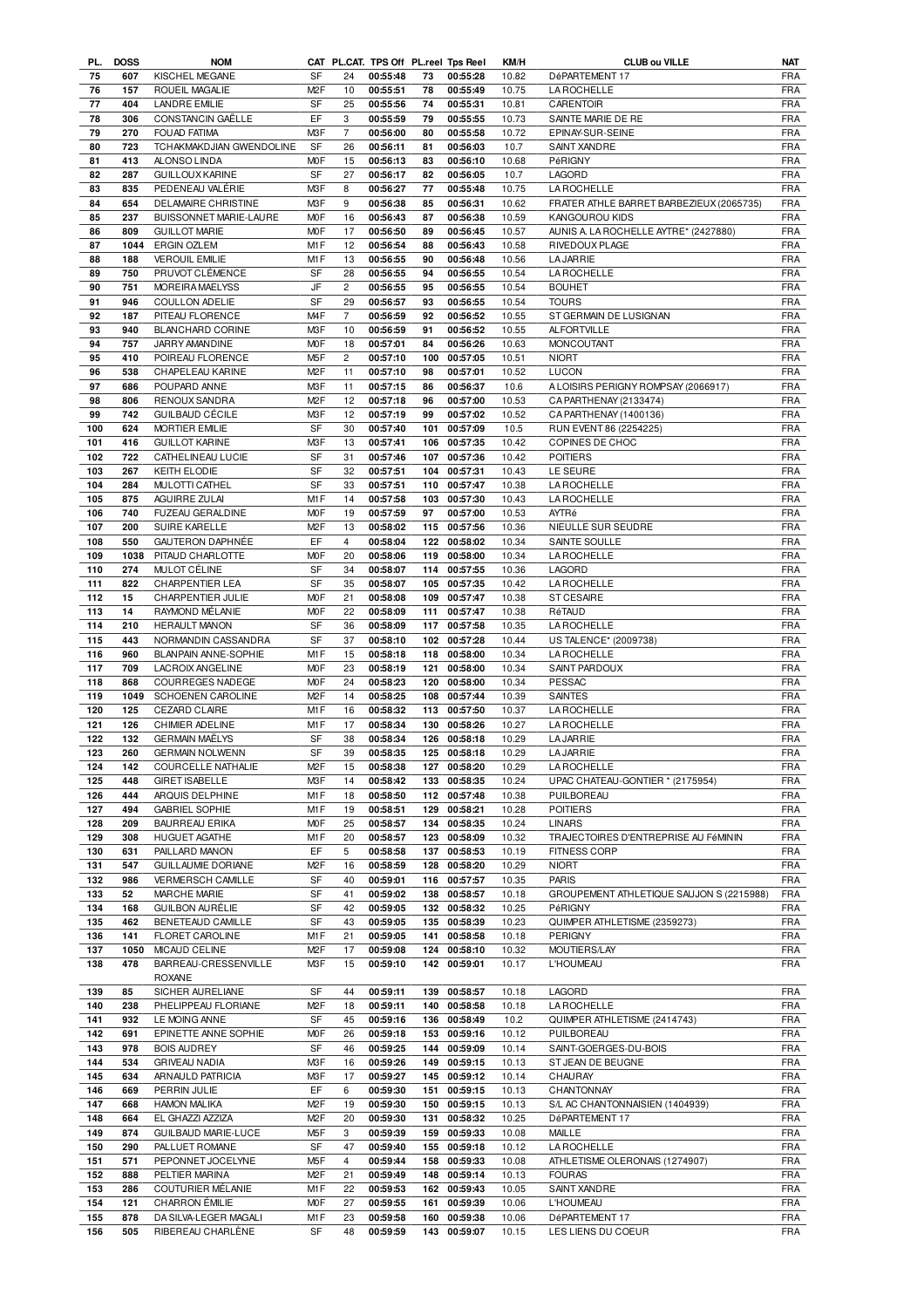| PL. | <b>DOSS</b> | <b>NOM</b>                 |                  |                |          |     | CAT PL.CAT. TPS Off PL.reel Tps Reel | KM/H  | <b>CLUB ou VILLE</b>                 | <b>NAT</b> |
|-----|-------------|----------------------------|------------------|----------------|----------|-----|--------------------------------------|-------|--------------------------------------|------------|
| 157 | 717         | <b>GAUDUCHON EMMA</b>      | EF               | 7              | 01:00:01 |     | 152 00:59:16                         | 10.12 | NUAILLé DAUNIS                       | <b>FRA</b> |
| 158 | 718         | YAGUES CANDICE             | SF               | 49             | 01:00:01 |     | 147 00:59:14                         | 10.13 | NUAILLé DAUNIS                       | <b>FRA</b> |
| 159 | 318         | RICHARD PATRICIA           | M <sub>2</sub> F | 22             | 01:00:03 |     | 168 00:59:53                         | 10.02 | <b>LAROCHELLE</b>                    | <b>FRA</b> |
| 160 | 92          | COUTANT SYLVANA            | M <sub>O</sub> F | 28             | 01:00:05 |     | 154 00:59:17                         | 10.12 | TREK'S INTENS'YON                    | <b>FRA</b> |
| 161 | 319         | THIRE CLARISSE             | SF               | 50             | 01:00:09 |     | 169 00:59:55                         | 10.01 | ANGERS                               | <b>FRA</b> |
| 162 | 33          | MUSCAT MOUGON AUDREY       | M <sub>O</sub> F | 29             | 01:00:10 |     | 146 00:59:13                         | 10.13 | LA ROCHELLE                          | <b>FRA</b> |
| 163 | 760         | <b>BADON LUCILE</b>        | SF               | 51             | 01:00:11 |     | 166 00:59:52                         | 10.02 | LA ROCHELLE                          | <b>FRA</b> |
|     |             |                            |                  |                |          |     |                                      |       |                                      |            |
| 164 | 653         | LE MOULLEC MORGANE         | SF               | 52             | 01:00:11 |     | 167 00:59:53                         | 10.02 | LA ROCHELLE                          | <b>FRA</b> |
| 165 | 173         | <b>LEIF EMMA</b>           | EF               | 8              | 01:00:14 |     | 178 01:00:10                         | 9.97  | PéRIGNY                              | <b>FRA</b> |
| 166 | 1040        | <b>GRIMAUD MICHELINE</b>   | M <sub>6</sub> F | $\mathbf{1}$   | 01:00:14 | 171 | 00:59:59                             | 10    | DOMPIERRE SUR MER                    | <b>FRA</b> |
| 167 | 89          | PINEAU JULIE               | M <sub>O</sub> F | 30             | 01:00:21 |     | 173 01:00:04                         | 9.99  | <b>LA ROCHELLE</b>                   | <b>FRA</b> |
| 168 | 567         | <b>BAKLI VIRGINIE</b>      | M <sub>2</sub> F | 23             | 01:00:21 |     | 156 00:59:22                         | 10.11 | ST JULIEN L ARS                      | <b>FRA</b> |
| 169 | 259         | <b>LECLERC ANNIE</b>       | M3F              | 18             | 01:00:22 |     | 183 01:00:20                         | 9.94  | LAGORD                               | <b>GBR</b> |
| 170 | 844         | MAUPETIT TIPHAINE          | <b>SF</b>        | 53             | 01:00:23 |     | 157 00:59:25                         | 10.1  | MOUTIERS SUR LAY                     | <b>FRA</b> |
| 171 | 577         | TROUVE ANGELIQUE           | M <sub>O</sub> F | 31             | 01:00:24 |     | 175 01:00:05                         | 9.99  | ANDILLY                              | <b>FRA</b> |
| 172 | 50          | <b>BELLIER CHRISTINE</b>   | M <sub>2</sub> F | 24             | 01:00:28 |     | 184 01:00:20                         | 9.94  | <b>LA ROCHELLE</b>                   | <b>FRA</b> |
|     |             | AKHRAS JANA                | SF               |                |          |     |                                      |       |                                      | <b>FRA</b> |
| 173 | 385         |                            |                  | 54             | 01:00:28 | 181 | 01:00:13                             | 9.96  | <b>LA ROCHELLE</b>                   |            |
| 174 | 770         | <b>RUIZ VIRGINIE</b>       | M <sub>2</sub> F | 25             | 01:00:29 |     | 172 01:00:02                         | 9.99  | <b>LA JARNE</b>                      | <b>FRA</b> |
| 175 | 589         | DENIGOT GLADYS             | <b>SF</b>        | 55             | 01:00:33 |     | 170 00:59:55                         | 10.01 | AYTRé                                | <b>FRA</b> |
| 176 | 279         | MARIA AURÉLIE              | M <sub>O</sub> F | 32             | 01:00:34 |     | 163 00:59:45                         | 10.04 | <b>TAUGON</b>                        | <b>FRA</b> |
| 177 | 884         | MONFOUGA MÉLANIE           | M <sub>O</sub> F | 33             | 01:00:34 |     | 164 00:59:45                         | 10.04 | <b>TAUGON</b>                        | <b>FRA</b> |
| 178 | 724         | <b>BRIAUD MARION</b>       | M <sub>O</sub> F | 34             | 01:00:35 |     | 165 00:59:46                         | 10.04 | <b>TAUGON</b>                        | <b>FRA</b> |
| 179 | 597         | HUET KERVIEL PAULINE       | SF               | 56             | 01:00:36 |     | 180 01:00:11                         | 9.97  | CHANTONNAY                           | <b>FRA</b> |
| 180 | 311         | OLIVIER LUDIVINE           | M1F              | 24             | 01:00:38 |     | 174 01:00:04                         | 9.99  | LA CHAPELLE ACHARD                   | <b>FRA</b> |
| 181 | 885         | DEL POZO ANNE              | M <sub>2</sub> F | 26             | 01:00:44 |     | 177 01:00:10                         | 9.97  | <b>FOURAS</b>                        | <b>FRA</b> |
| 182 | 86          |                            | SF               | 57             | 01:00:45 |     | 182 01:00:14                         |       | <b>BORDEAUX</b>                      | <b>FRA</b> |
|     |             | BONACCHI PIA               |                  |                |          |     |                                      | 9.96  |                                      |            |
| 183 | 548         | PRIES-ANGIBAUD CHARLOTTE   | M <sub>O</sub> F | 35             | 01:00:50 |     | 179 01:00:10                         | 9.97  | <b>NIORT</b>                         | <b>FRA</b> |
| 184 | 180         | MENARD SABRINA             | M <sub>2</sub> F | 27             | 01:00:59 |     | 187 01:00:52                         | 9.86  | SAINT AGNANT                         | <b>FRA</b> |
| 185 | 445         | MALLARD LUCILLE            | <b>MOF</b>       | 36             | 01:01:09 |     | 176 01:00:08                         | 9.98  | PUILBOREAU                           | <b>FRA</b> |
| 186 | 572         | <b>ROUX LAETITIA</b>       | M1F              | 25             | 01:01:10 |     | 186 01:00:44                         | 9.88  | <b>MENIGOUTE</b>                     | <b>FRA</b> |
| 187 | 680         | SANJAIME KARINE            | M3F              | 19             | 01:01:15 |     | 192 01:01:03                         | 9.83  | <b>ESNANDES</b>                      | <b>FRA</b> |
| 188 | 245         | PASQUIER CÉCILIA           | M <sub>O</sub> F | 37             | 01:01:16 |     | 189 01:00:56                         | 9.85  | NEUILLY-SUR-SEINE                    | <b>FRA</b> |
| 189 | 793         | SAVARIT Hélène             | M1F              | 26             | 01:01:18 |     | 195 01:01:06                         | 9.82  | CHALLENGE-GIRLS LA ROCHELLE          | <b>FRA</b> |
| 190 | 581         | LABBE-RIOU STÉPHANIE       | M1F              | 27             | 01:01:23 |     | 185 01:00:32                         | 9.91  | <b>LA ROCHELLE</b>                   | <b>FRA</b> |
| 191 | 87          | METREAU CÉLIA              | <b>SF</b>        | 58             | 01:01:24 |     | 199 01:01:10                         | 9.81  | PéRIGNY                              | <b>FRA</b> |
|     |             |                            |                  |                |          |     |                                      |       |                                      |            |
| 192 | 123         | ROUMILLAC DELPHINE         | M <sub>2</sub> F | 28             | 01:01:24 |     | 198 01:01:10                         | 9.81  | <b>SAINTES</b>                       | <b>FRA</b> |
| 193 | 10          | LELIEVRE MARJORIE          | SF               | 59             | 01:01:26 |     | 201 01:01:16                         | 9.79  | <b>MORAGNE</b>                       | <b>FRA</b> |
| 194 | 687         | <b>BOUDON MELANIE</b>      | M <sub>O</sub> F | 38             | 01:01:27 |     | 193 01:01:04                         | 9.83  | <b>USM OLIVET (633424)</b>           | <b>FRA</b> |
| 195 | 8           | <b>GUITON ESTELLE</b>      | M <sub>2</sub> F | 29             | 01:01:29 |     | 203 01:01:19                         | 9.79  | ANGLIERS                             | <b>FRA</b> |
| 196 | 498         | ENGERBEAU AUDREY           | M1F              | 28             | 01:01:29 |     | 202 01:01:18                         | 9.79  | CORPE                                | <b>FRA</b> |
| 197 | 555         | PICHONNET AUDREY           | M1F              | 29             | 01:01:30 |     | 200 01:01:13                         | 9.8   | ANDILLY                              | <b>FRA</b> |
| 198 | 16          | <b>HEULAND MARIE</b>       | M1F              | 30             | 01:01:31 |     | 190 01:00:58                         | 9.84  | <b>LA ROCHELLE</b>                   | <b>FRA</b> |
| 199 | 17          | TARBEL HORTENSE            | M <sub>O</sub> F | 39             | 01:01:31 |     | 191 01:00:59                         | 9.84  | <b>LA ROCHELLE</b>                   | <b>FRA</b> |
| 200 | 106         | RIFFAUD MANON              | <b>SF</b>        | 60             | 01:01:36 |     | 204 01:01:23                         | 9.77  | <b>BERNAY SAINT MARTIN</b>           | <b>FRA</b> |
| 201 | 984         | VERNOUX MÉLANIE            | SF               | 61             | 01:01:39 |     | 197 01:01:06                         | 9.82  | LA ROCHELLE                          | <b>FRA</b> |
|     |             |                            | M <sub>2</sub> F |                |          |     |                                      |       |                                      |            |
| 202 | 923         | <b>GIRAUDET LAURE</b>      |                  | 30             | 01:01:40 |     | 196 01:01:06                         | 9.82  | <b>VOUILLE</b>                       | <b>FRA</b> |
| 203 | 222         | SARDET ADELINE             | M <sub>O</sub> F | 40             | 01:01:44 |     | 209 01:01:35                         | 9.74  | DOMPIERRE SUR MER                    | <b>FRA</b> |
| 204 | 223         | <b>OUAKI AMANDINE</b>      | M1F              | 31             | 01:01:44 |     | 208 01:01:35                         | 9.74  | LA ROCHELLE                          | <b>FRA</b> |
| 205 |             | 1024 CAILLAT ANNE          | M1F              | 32             | 01:01:44 |     | 207 01:01:34                         | 9.75  | DOMPIERRE SUR MER                    | FRA        |
| 206 | 979         | <b>GUILMINEAU EMELINE</b>  | SF               | 62             | 01:01:49 |     | 213 01:01:39                         | 9.73  | ST HILAIRE LE VOUHIS                 | <b>FRA</b> |
| 207 | 19          | BREMAUD BARBARA            | M <sub>1</sub> F | 33             | 01:01:53 |     | 206 01:01:34                         | 9.75  | <b>POUZAUGES</b>                     | <b>FRA</b> |
| 208 | 481         | AUBRY JENNIFER             | M1F              | 34             | 01:01:56 |     | 188 01:00:53                         | 9.85  | <b>LA JARRIE</b>                     | <b>FRA</b> |
| 209 | 179         | NADEAU MARINE              | SF               | 63             | 01:02:01 |     | 194 01:01:05                         | 9.82  | AYTRE                                | <b>FRA</b> |
| 210 | 175         | DESPONT MARIE-ELISABETH    | M1F              | 35             | 01:02:07 |     | 214 01:01:42                         | 9.72  | <b>LA ROCHELLE</b>                   | <b>FRA</b> |
| 211 | 495         | <b>BLAIS VÉRO</b>          | M4F              | 8              | 01:02:08 |     | 216 01:02:05                         | 9.66  | LES 12-14 NIORT                      | <b>FRA</b> |
| 212 | 864         | PINTO DA SILVA ANNE CECILE | M1F              | 36             | 01:02:14 | 217 | 01:02:06                             | 9.66  | AVENIR AMBOISE ATHLETISME (2242219)  | <b>FRA</b> |
|     |             |                            |                  |                |          |     |                                      |       |                                      |            |
| 213 | 199         | <b>BARSE LISBETH</b>       | M4F              | 9              | 01:02:14 |     | 218 01:02:07                         | 9.66  | SAINTES                              | <b>FRA</b> |
| 214 | 419         | LAMORLETTE AUDREY          | SF               | 64             | 01:02:16 | 211 | 01:01:38                             | 9.73  | <b>LA ROCHELLE</b>                   | <b>FRA</b> |
| 215 | 796         | SALIOU Florie-Lise         | SF               | 65             | 01:02:21 |     | 210 01:01:35                         | 9.74  | CHALLENGE-GIRLS LA ROCHELLE          | <b>FRA</b> |
| 216 | 435         | <b>CLAVURIER SONIA</b>     | M <sub>2</sub> F | 31             | 01:02:25 |     | 222 01:02:19                         | 9.63  | NUAILLE D AUNIS                      | <b>FRA</b> |
| 217 | 127         | PRANEUF SUZANNE            | SF               | 66             | 01:02:29 |     | 219 01:02:11                         | 9.65  | <b>LAROCHELLE</b>                    | <b>FRA</b> |
| 218 | 735         | SCHUERMANS CAMILLE         | SF               | 67             | 01:02:29 |     | 205 01:01:24                         | 9.77  | <b>LA ROCHELLE</b>                   | <b>FRA</b> |
| 219 | 876         | COINDEAU VERONIQUE         | M4F              | 10             | 01:02:31 |     | 221 01:02:19                         | 9.63  | DéPARTEMENT 17                       | <b>FRA</b> |
| 220 | 422         | <b>BENAY INGRID</b>        | M1F              | 37             | 01:02:34 |     | 212 01:01:39                         | 9.73  | <b>ÉCHILLAIS</b>                     | <b>FRA</b> |
| 221 | 696         | <b>MERON MURIELLE</b>      | M4F              | 11             | 01:02:36 |     | 224 01:02:22                         | 9.62  | SAINT-XANDRE                         | <b>FRA</b> |
| 222 | 765         | JAUNEAU INGRID             | M <sub>2</sub> F | 32             | 01:02:41 | 227 | 01:02:36                             |       | S/L ATHLETIC CLUB ANGERIEN (1720365) | <b>FRA</b> |
|     |             |                            |                  |                |          |     |                                      | 9.58  |                                      |            |
| 223 | 262         | DABIN SYLVIE               | M <sub>2</sub> F | 33             | 01:02:45 |     | 220 01:02:13                         | 9.64  | L ILE D ELLE                         | <b>FRA</b> |
| 224 | 807         | HOREAU LYDIE               | M3F              | 20             | 01:02:47 |     | 225 01:02:34                         | 9.59  | NIEUL SUR MER                        | <b>FRA</b> |
| 225 | 438         | JACQUES GAËLLE             | M <sub>2</sub> F | 34             | 01:02:52 |     | 226 01:02:36                         | 9.58  | LES FOULÉES RENÉ CAILLIÉ             | <b>FRA</b> |
| 226 | 354         | MARLES ELISE               | SF               | 68             | 01:02:53 | 228 | 01:02:39                             | 9.58  | <b>LAROCHELLE</b>                    | <b>FRA</b> |
| 227 | 507         | RIBEREAU MATHILDE          | <b>SF</b>        | 69             | 01:02:55 |     | 215 01:02:01                         | 9.67  | LES LIENS DU COEUR                   | <b>FRA</b> |
| 228 | 476         | COLLARD MARIE              | M <sub>O</sub> F | 41             | 01:02:55 | 231 | 01:02:43                             | 9.57  | <b>PARIS</b>                         | <b>FRA</b> |
| 229 | 475         | COLLARD NATHALIE           | M4F              | 12             | 01:02:56 |     | 232 01:02:43                         | 9.57  | AUNIS A. LA ROCHELLE AYTRE* (802442) | <b>FRA</b> |
| 230 | 93          | <b>BIESSE MARJORIE</b>     | <b>MOF</b>       | 42             | 01:02:57 | 237 | 01:02:49                             | 9.55  | LES GASSOUSES                        | <b>FRA</b> |
| 231 | 902         | MORY CHRISTIANE            | M6F              | $\overline{c}$ | 01:02:59 |     | 234 01:02:46                         | 9.56  | SAINT ROGATIEN                       | <b>FRA</b> |
|     |             |                            |                  |                |          |     |                                      |       |                                      |            |
| 232 | 251         | LE TRONG SOPHIE            | M1F              | 38             | 01:03:01 |     | 242 01:02:52                         | 9.54  | RAMONVILLE SAINT AGNE                | <b>FRA</b> |
| 233 | 611         | PAUGAM SYLVIE              | M4F              | 13             | 01:03:01 |     | 230 01:02:42                         | 9.57  | <b>DOMPIERRE</b>                     | <b>FRA</b> |
| 234 | 212         | HERAULT CHRISTINE          | M3F              | 21             | 01:03:02 |     | 239 01:02:51                         | 9.55  | PUILBOREAU                           | <b>FRA</b> |
| 235 | 704         | <b>TRIBODET KLERVI</b>     | EF               | 9              | 01:03:06 |     | 240 01:02:51                         | 9.55  | LOUZAC-SAINT-ANDRE                   | <b>FRA</b> |
| 236 | 994         | NAUD SOLÈNE                | <b>MOF</b>       | 43             | 01:03:06 |     | 238 01:02:50                         | 9.55  | LES FOULÉES RENÉ CAILLIÉ             | <b>FRA</b> |
| 237 | 703         | <b>TRIBODET VIRGINIE</b>   | M3F              | 22             | 01:03:06 |     | 241 01:02:51                         | 9.55  | LOUZAC-SAINT-ANDRE                   | <b>FRA</b> |
| 238 | 913         | RAOULT CATHERINE           | M6F              | 3              | 01:03:14 |     | 236 01:02:49                         | 9.55  | <b>LHOUMEAU</b>                      | <b>FRA</b> |
| 239 | 155         | CHESNEL MARIE              | M0F              | 44             | 01:03:17 |     | 223 01:02:20                         | 9.63  | <b>LE MANS</b>                       | <b>FRA</b> |
|     |             |                            |                  |                |          |     |                                      |       |                                      |            |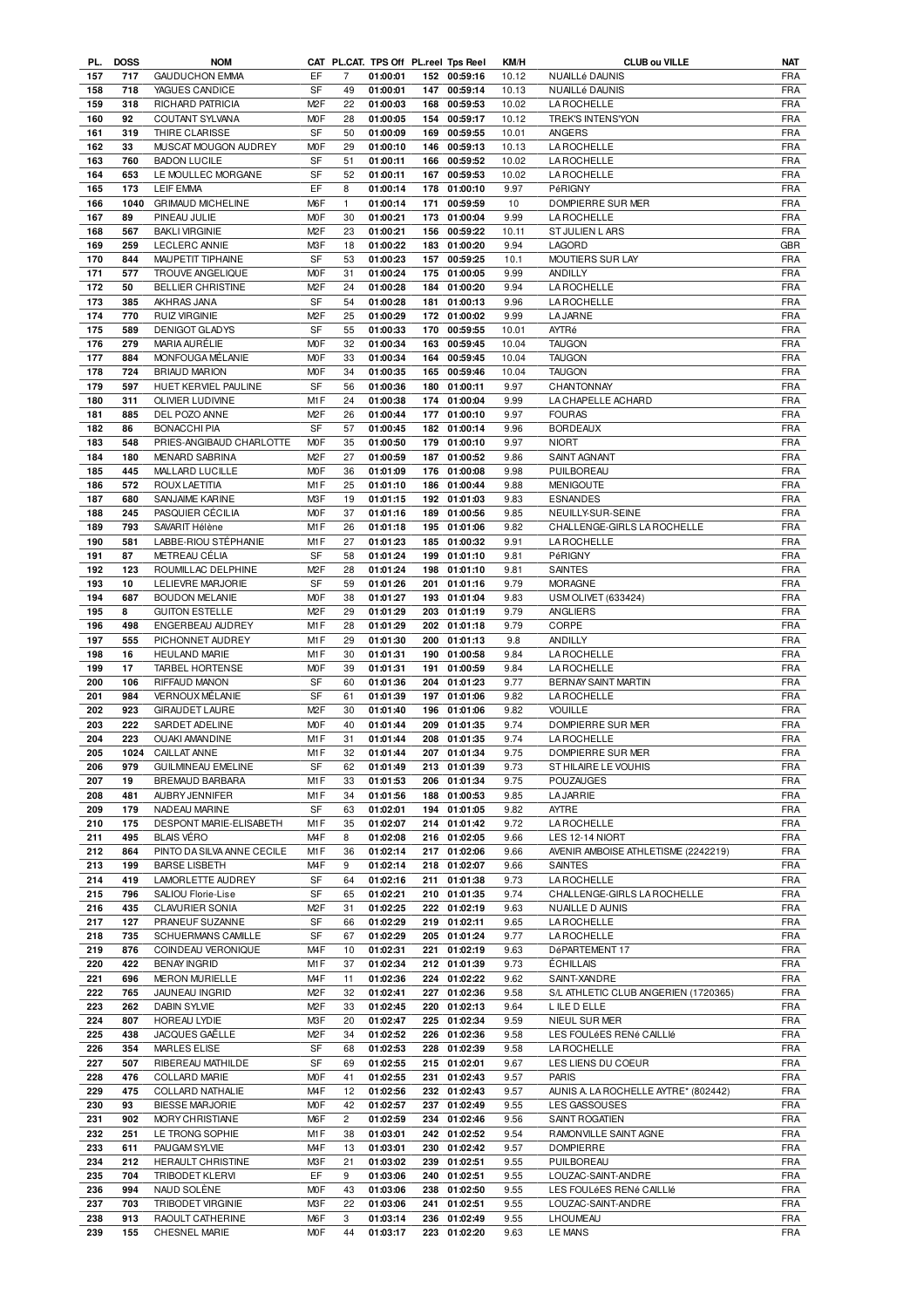| PL. | <b>DOSS</b> | <b>NOM</b>                   |                  |              | CAT PL.CAT. TPS Off PL.reel Tps Reel |     |              | KM/H | <b>CLUB ou VILLE</b>                | NAT        |
|-----|-------------|------------------------------|------------------|--------------|--------------------------------------|-----|--------------|------|-------------------------------------|------------|
| 240 | 425         | POINOT CATHY                 | <b>MOF</b>       | 45           | 01:03:19                             |     | 229 01:02:40 | 9.57 | ST PIERRE DOLERON                   | <b>FRA</b> |
| 241 | 470         | JANIQUE SANDRINE             | M <sub>1</sub> F | 39           | 01:03:22                             | 247 | 01:03:08     | 9.5  | <b>LAROCHELLE</b>                   | <b>FRA</b> |
| 242 | 124         | <b>MEUNIER EMMA</b>          | SF               | 70           | 01:03:22                             |     | 249 01:03:10 | 9.5  | <b>LA ROCHELLE</b>                  | FRA        |
|     |             |                              |                  |              |                                      |     |              |      |                                     |            |
| 243 | 293         | ARTAUD HOREAU CATHERINE      | M3F              | 23           | 01:03:25                             | 251 | 01:03:17     | 9.48 | <b>POITIERS</b>                     | <b>FRA</b> |
| 244 | 837         | JUVENAL JADE                 | EF               | 10           | 01:03:28                             |     | 250 01:03:15 | 9.49 | DéPARTEMENT 17                      | FRA        |
| 245 | 31          | LANCEMOT GAËLLE              | M1F              | 40           | 01:03:28                             |     | 235 01:02:48 | 9.55 | <b>LA ROCHELLE</b>                  | <b>FRA</b> |
| 246 | 348         | SARRE ELISABETH              | M <sub>2</sub> F | 35           | 01:03:30                             |     | 248 01:03:10 | 9.5  | CENTRE RICHELIEU                    | <b>FRA</b> |
|     |             |                              |                  |              |                                      |     |              |      |                                     |            |
| 247 | 790         | <b>BELAVOIR Marina</b>       | M <sub>O</sub> F | 46           | 01:03:30                             |     | 233 01:02:43 | 9.57 | CHALLENGE-GIRLS LA ROCHELLE         | <b>FRA</b> |
| 248 | 836         | COURCAUD JUVENAL             | M <sub>4F</sub>  | 14           | 01:03:31                             |     | 252 01:03:18 | 9.48 | DéPARTEMENT 17                      | <b>FRA</b> |
|     |             | <b>FREDERIQUE</b>            |                  |              |                                      |     |              |      |                                     |            |
| 249 | 780         | DREAN CLAIRE                 | <b>MOF</b>       | 47           | 01:03:31                             |     | 243 01:02:57 | 9.53 | <b>CLAVETTE</b>                     | FRA        |
|     |             |                              |                  |              |                                      |     |              |      |                                     |            |
| 250 | 357         | ARCHAT KARINE                | M1F              | 41           | 01:03:44                             |     | 260 01:03:39 | 9.43 | <b>TONNAY CHARENTE</b>              | <b>FRA</b> |
| 251 | 1029        | <b>HEMIDY ANDRÉA</b>         | SF               | 71           | 01:03:45                             |     | 244 01:03:04 | 9.51 | <b>LA JARNE</b>                     | <b>FRA</b> |
| 252 | 1007        | FORAGE SARAH                 | SF               | 72           | 01:03:46                             |     | 246 01:03:07 | 9.51 | PUILBOREAU                          | <b>FRA</b> |
|     |             | <b>EBRARD MARINA</b>         |                  |              | 01:03:47                             |     |              |      |                                     |            |
| 253 | 630         |                              | M1F              | 42           |                                      |     | 254 01:03:33 | 9.44 | <b>FITNESS CORP</b>                 | <b>FRA</b> |
| 254 | 782         | LUTEREAU FANNY               | <b>MOF</b>       | 48           | 01:03:55                             | 259 | 01:03:38     | 9.43 | <b>LA ROCHELLE</b>                  | <b>FRA</b> |
| 255 | 137         | PARONNEAU GERALDINE          | M <sub>1</sub> F | 43           | 01:03:55                             |     | 245 01:03:06 | 9.51 | <b>THAIRE</b>                       | <b>FRA</b> |
| 256 | 845         | <b>GARNIER LYLY</b>          | M <sub>2</sub> F | 36           | 01:04:00                             |     | 268 01:03:51 | 9.4  | SAINT AGNANT                        | <b>FRA</b> |
|     |             |                              |                  |              |                                      |     |              |      |                                     |            |
| 257 | 508         | AMBLARD MARGAUX              | SF               | 73           | 01:04:05                             |     | 256 01:03:38 | 9.43 | <b>LA ROCHELLE</b>                  | <b>FRA</b> |
| 258 | 510         | <b>GUERIN AGATHE</b>         | SF               | 74           | 01:04:06                             |     | 262 01:03:42 | 9.42 | <b>PARIS</b>                        | <b>FRA</b> |
| 259 | 849         | CORNU VALERIE                | M <sub>1</sub> F | 44           | 01:04:07                             |     | 267 01:03:50 | 9.4  | SOUBISE                             | <b>FRA</b> |
| 260 | 502         | DUC AMÉLIE                   | <b>MOF</b>       | 49           | 01:04:07                             |     | 264 01:03:45 | 9.41 | <b>ROYAN</b>                        | <b>FRA</b> |
|     |             |                              |                  |              |                                      |     |              |      |                                     |            |
| 261 | 84          | DAVID ELODIE                 | M1F              | 45           | 01:04:08                             |     | 255 01:03:35 | 9.44 | <b>LA ROCHELLE</b>                  | <b>FRA</b> |
| 262 | 280         | <b>SENE KARELLE</b>          | M <sub>2</sub> F | 37           | 01:04:10                             |     | 275 01:04:07 | 9.36 | <b>MARSILLY</b>                     | <b>FRA</b> |
| 263 | 842         | COURQUIN CARINE              | M1F              | 46           | 01:04:10                             |     | 265 01:03:46 | 9.41 | SAINT-LAURENT-DE-LA-PRéE            | <b>FRA</b> |
| 264 | 535         | <b>TAMTBON ELODIE</b>        | SF               | 75           | 01:04:10                             |     | 253 01:03:29 | 9.45 | <b>KANGOUROU KIDS</b>               | <b>FRA</b> |
|     |             |                              |                  |              |                                      |     |              |      |                                     |            |
| 265 | 843         | CANNAUD VALERIE              | M <sub>2</sub> F | 38           | 01:04:11                             |     | 266 01:03:49 | 9.4  | <b>GENOUILLE</b>                    | <b>FRA</b> |
| 266 | 916         | SAMZUN SANDRINE              | M <sub>4</sub> F | 15           | 01:04:14                             |     | 263 01:03:44 | 9.41 | PERIGNY                             | <b>FRA</b> |
| 267 | 378         | BRODU AUDREY                 | SF               | 76           | 01:04:18                             |     | 270 01:03:53 | 9.39 | DOMPIERRE-SUR-MER                   | <b>FRA</b> |
|     |             |                              |                  |              |                                      |     |              |      |                                     | <b>FRA</b> |
| 268 | 880         | SEVE STÉPHANIE               | M1F              | 47           | 01:04:19                             |     | 276 01:04:07 | 9.36 | NIEUL SUR MER                       |            |
| 269 | 881         | ARCHAMBAUD GAELLE            | M <sub>2</sub> F | 39           | 01:04:19                             |     | 278 01:04:09 | 9.35 | <b>LA ROCHELLE</b>                  | <b>FRA</b> |
| 270 | 857         | ADELLE CECILE                | M <sub>O</sub> F | 50           | 01:04:19                             |     | 274 01:04:03 | 9.37 | ST GEORGES DE DIDONNE               | <b>FRA</b> |
| 271 | 887         | <b>GARRY JUSTINE</b>         | SF               | 77           | 01:04:20                             |     | 257 01:03:38 | 9.43 | <b>LA ROCHELLE</b>                  | <b>FRA</b> |
|     |             |                              | M8F              |              |                                      |     |              |      |                                     |            |
| 272 | 29          | MERIGUET MONIQUE             |                  | $\mathbf{1}$ | 01:04:21                             |     | 272 01:04:00 | 9.38 | MIGNE AUXANCES                      | <b>FRA</b> |
| 273 | 241         | DREYER ADELINE               | SF               | 78           | 01:04:28                             |     | 271 01:03:58 | 9.38 | <b>LA ROCHELLE</b>                  | <b>FRA</b> |
| 274 | 235         | HUBERT SARA                  | M <sub>2</sub> F | 40           | 01:04:28                             |     | 277 01:04:07 | 9.36 | PERIGNY                             | FRA        |
| 275 | 471         | SOURIOU CELINE               | M1F              | 48           | 01:04:33                             |     | 280 01:04:14 | 9.34 | ANDILLY                             | <b>FRA</b> |
|     |             |                              |                  | 49           |                                      |     |              |      |                                     | <b>FRA</b> |
| 276 | 80          | CANCIANI SOPHIE              | M <sub>1</sub> F |              | 01:04:34                             |     | 258 01:03:38 | 9.43 | <b>YVES</b>                         |            |
| 277 | 615         | CAUTY LAURE                  | M <sub>1</sub> F | 50           | 01:04:34                             | 261 | 01:03:39     | 9.43 | LA ROCHELLE                         | <b>FRA</b> |
| 278 | 34          | URIE SANDRINE                | M <sub>4</sub> F | 16           | 01:04:35                             |     | 283 01:04:19 | 9.33 | <b>LA ROCHELLE</b>                  | <b>FRA</b> |
| 279 | 396         | <b>GUILLEMET MARIE-ODILE</b> | SF               | 79           | 01:04:38                             | 284 | 01:04:21     | 9.32 | <b>RIDORET</b>                      | <b>FRA</b> |
|     |             |                              |                  |              |                                      |     |              |      |                                     |            |
| 280 | 674         | <b>BARBEAU BRIGITTE</b>      | M <sub>4</sub> F | 17           | 01:04:39                             |     | 290 01:04:37 | 9.29 | MOZE SUR LOUET                      | <b>FRA</b> |
| 281 | 987         | PROUST VALENTINE             | EF               | 11           | 01:04:41                             |     | 281 01:04:14 | 9.34 | SOUVIGNé                            | <b>FRA</b> |
| 282 | 283         | <b>ROYER LISE</b>            | <b>MOF</b>       | 51           | 01:04:42                             |     | 279 01:04:10 | 9.35 | <b>VILLEDOUX</b>                    | <b>FRA</b> |
| 283 | 658         | BERNIER LUDMILLA             | M1F              | 51           | 01:04:45                             |     | 269 01:03:52 | 9.39 | RUNNING SAINTE-SOULLE               | <b>FRA</b> |
|     |             |                              |                  |              |                                      |     |              |      |                                     |            |
| 284 | 257         | PERRUCAUD MARIE              | M1F              | 52           | 01:04:49                             |     | 273 01:04:03 | 9.37 | PERIGNY                             | <b>FRA</b> |
| 285 | 839         | MENNETRIER AUDREY            | M <sub>1</sub> F | 53           | 01:04:50                             | 285 | 01:04:27     | 9.31 | ANGOULEME                           | <b>FRA</b> |
| 286 | 401         | <b>REMAUD MARTINE</b>        | M <sub>5</sub> F | 5            | 01:04:55                             |     | 292 01:04:40 | 9.28 | S/L AC CHANTONNAISIEN (1426690)     | <b>FRA</b> |
|     |             |                              | M <sub>2</sub> F | 41           |                                      |     |              |      | PUILBOREAU                          | <b>FRA</b> |
| 287 | 1017        | SIGNOROTTI ISABELLE          |                  |              | 01:04:56                             |     | 286 01:04:28 | 9.31 |                                     |            |
| 288 | 27          | AMAROT CECILE                | M1F              | 54           | 01:04:56                             |     | 282 01:04:19 | 9.33 | PUILBOREAU                          | <b>FRA</b> |
| 289 | 291         | LE VERGE GWENAELLE           | M <sub>2</sub> F | 42           | 01:04:56                             | 287 | 01:04:33     | 9.3  | NIEUL SUR MER                       | FRA        |
| 290 | 42          | LAIDIN SANDRINE              | M <sub>2</sub> F | 43           | 01:05:05                             |     | 295 01:04:49 | 9.26 | <b>LAROCHELLE</b>                   | <b>FRA</b> |
| 291 | 903         | DUCAMP CLAIRE                | SF               | 80           | 01:05:11                             |     | 293 01:04:47 | 9.26 | AIGREFEUILLE D'AUNIS                | <b>FRA</b> |
|     |             |                              |                  |              |                                      |     |              |      |                                     |            |
| 292 | 838         | DELBECQUE DOROTHÉE           | M <sub>4</sub> F | 18           | 01:05:13                             |     | 296 01:04:51 | 9.25 | <b>LA ROCHELLE</b>                  | <b>FRA</b> |
| 293 | 694         | <b>LEVRAT VIRGINIE</b>       | M1F              | 55           | 01:05:14                             | 301 | 01:05:05     | 9.22 | <b>LA ROCHELLE</b>                  | <b>FRA</b> |
| 294 | 712         | VAN OORTEGEM ALICIA          | SF               | 81           | 01:05:14                             |     | 302 01:05:05 | 9.22 | <b>LA ROCHELLE</b>                  | <b>FRA</b> |
| 295 | 934         | TREBAOL EVA                  | SF               | 82           | 01:05:15                             |     | 294 01:04:49 | 9.26 | QUIMPER ATHLETISME (1268955)        | FRA        |
|     |             |                              |                  |              |                                      |     |              |      |                                     |            |
| 296 | 162         | <b>GUERIN NADEGE</b>         | M <sub>2</sub> F | 44           | 01:05:20                             |     | 300 01:05:04 | 9.22 | <b>MIGRON</b>                       | <b>FRA</b> |
| 297 | 1033        | <b>BERCHIER EMILIE</b>       | M1F              | 56           | 01:05:20                             | 288 | 01:04:33     | 9.3  | PUILBOREAU                          | <b>FRA</b> |
| 298 | 1020        | FRANCO CINDY                 | M1F              | 57           | 01:05:21                             |     | 289 01:04:34 | 9.29 | AYTRE                               | <b>FRA</b> |
| 299 | 989         | AUGE MARGOT                  | SF               | 83           | 01:05:22                             | 299 | 01:05:02     | 9.23 | AMBARES ET LAGRAVE                  | <b>FRA</b> |
|     |             |                              |                  |              |                                      |     | 304 01:05:08 |      |                                     |            |
| 300 | 164         | <b>GIRAUD ANDREA</b>         | SF               | 84           | 01:05:24                             |     |              | 9.21 | <b>MIGRON</b>                       | <b>FRA</b> |
| 301 | 1037        | MEYSSON VIRGINIE             | M <sub>2</sub> F | 45           | 01:05:25                             | 291 | 01:04:40     | 9.28 | DOMPIERRE-SUR-MER                   | <b>FRA</b> |
| 302 | 642         | <b>GATARD LEA</b>            | SF               | 85           | 01:05:30                             |     | 306 01:05:18 | 9.19 | <b>LES HERBIERS</b>                 | FRA        |
| 303 | 1018        | <b>DEAK MARIETTE</b>         | M <sub>O</sub> F | 52           | 01:05:31                             |     | 298 01:04:53 | 9.25 | <b>LAROCHELLE</b>                   | <b>FRA</b> |
|     |             |                              |                  |              |                                      |     |              |      |                                     |            |
| 304 | 206         | DE FRANCOLINI ANNE           | M3F              | 24           | 01:05:40                             | 307 | 01:05:23     | 9.18 | S/L US SAINTES ATHLETISME (2301281) | FRA        |
| 305 | 182         | POULLIN JULIE                | SF               | 86           | 01:05:42                             | 311 | 01:05:32     | 9.16 | NIEUL SUR MER                       | <b>FRA</b> |
| 306 | 516         | COCHARD CLEMENCE             | JF               | 3            | 01:05:44                             |     | 315 01:05:37 | 9.14 | <b>LA ROCHELLE</b>                  | <b>FRA</b> |
| 307 | 699         | <b>GUEGUEN AUDREY</b>        | M1F              | 58           | 01:05:51                             |     | 297 01:04:51 | 9.25 | <b>EXCELIA</b>                      | <b>FRA</b> |
|     |             |                              |                  |              |                                      |     |              |      |                                     |            |
| 308 | 6           | <b>BORE ALIZEE</b>           | SF               | 87           | 01:05:52                             |     | 317 01:05:42 | 9.13 | SAINT OUEN DAUNIS                   | <b>FRA</b> |
| 309 | 229         | NUNES CINDY                  | SF               | 88           | 01:05:52                             |     | 310 01:05:32 | 9.16 | CENTRE RICHELIEU                    | <b>FRA</b> |
| 310 | 278         | FAUCON LÉA                   | SF               | 89           | 01:05:52                             |     | 303 01:05:07 | 9.21 | CENTRE RICHELIEU                    | <b>FRA</b> |
|     |             |                              |                  |              |                                      |     |              |      |                                     |            |
| 311 | 277         | ZERCHER AUDREY               | SF               | 90           | 01:05:58                             |     | 309 01:05:31 | 9.16 | PUILBOREAU                          | FRA        |
| 312 | 266         | <b>GUEUDRY PAULINE</b>       | SF               | 91           | 01:06:00                             |     | 316 01:05:38 | 9.14 | VANNES                              | <b>FRA</b> |
| 313 | 870         | <b>GUIGNARD PERRINE</b>      | SF               | 92           | 01:06:03                             |     | 313 01:05:34 | 9.15 | PUILBOREAU                          | FRA        |
| 314 | 873         | FABRY DELPHINE               | <b>MOF</b>       | 53           | 01:06:03                             |     | 314 01:05:34 | 9.15 | <b>LA ROCHELLE</b>                  | BEL        |
|     |             |                              |                  |              |                                      |     |              |      |                                     |            |
| 315 | 504         | ROUAUD AURÉLIE               | M3F              | 25           | 01:06:07                             |     | 318 01:05:45 | 9.13 | <b>LA ROCHELLE</b>                  | <b>FRA</b> |
| 316 | 466         | RENAUD VANESSA               | <b>MOF</b>       | 54           | 01:06:09                             |     | 308 01:05:24 | 9.17 | PUY-DU-LAC                          | <b>FRA</b> |
| 317 | 808         | ESNAULT CATHERINE            | M <sub>4</sub> F | 19           | 01:06:15                             |     | 328 01:06:02 | 9.09 | <b>MARSILLY</b>                     | <b>FRA</b> |
| 318 | 681         | AUBERT HÉLÈNE                | M <sub>2</sub> F | 46           | 01:06:15                             |     | 329 01:06:02 | 9.09 | NIEUL AIR PUR                       | <b>FRA</b> |
|     |             |                              |                  |              |                                      |     |              |      |                                     |            |
| 319 | 1031        | NICOLAS BÉATRICE             | M3F              | 26           | 01:06:15                             |     | 326 01:06:00 | 9.09 | DOMPIERRE SUR MER                   | <b>FRA</b> |
| 320 | 430         | PAUL ELISE                   | <b>MOF</b>       | 55           | 01:06:21                             |     | 312 01:05:32 | 9.16 | CHAILLé LES MARAIS                  | FRA        |
| 321 | 753         | <b>MARTIN CHRISTINE</b>      | M3F              | 27           | 01:06:21                             |     | 305 01:05:18 | 9.19 | AYTRé                               | <b>FRA</b> |
|     |             |                              |                  |              |                                      |     |              |      |                                     |            |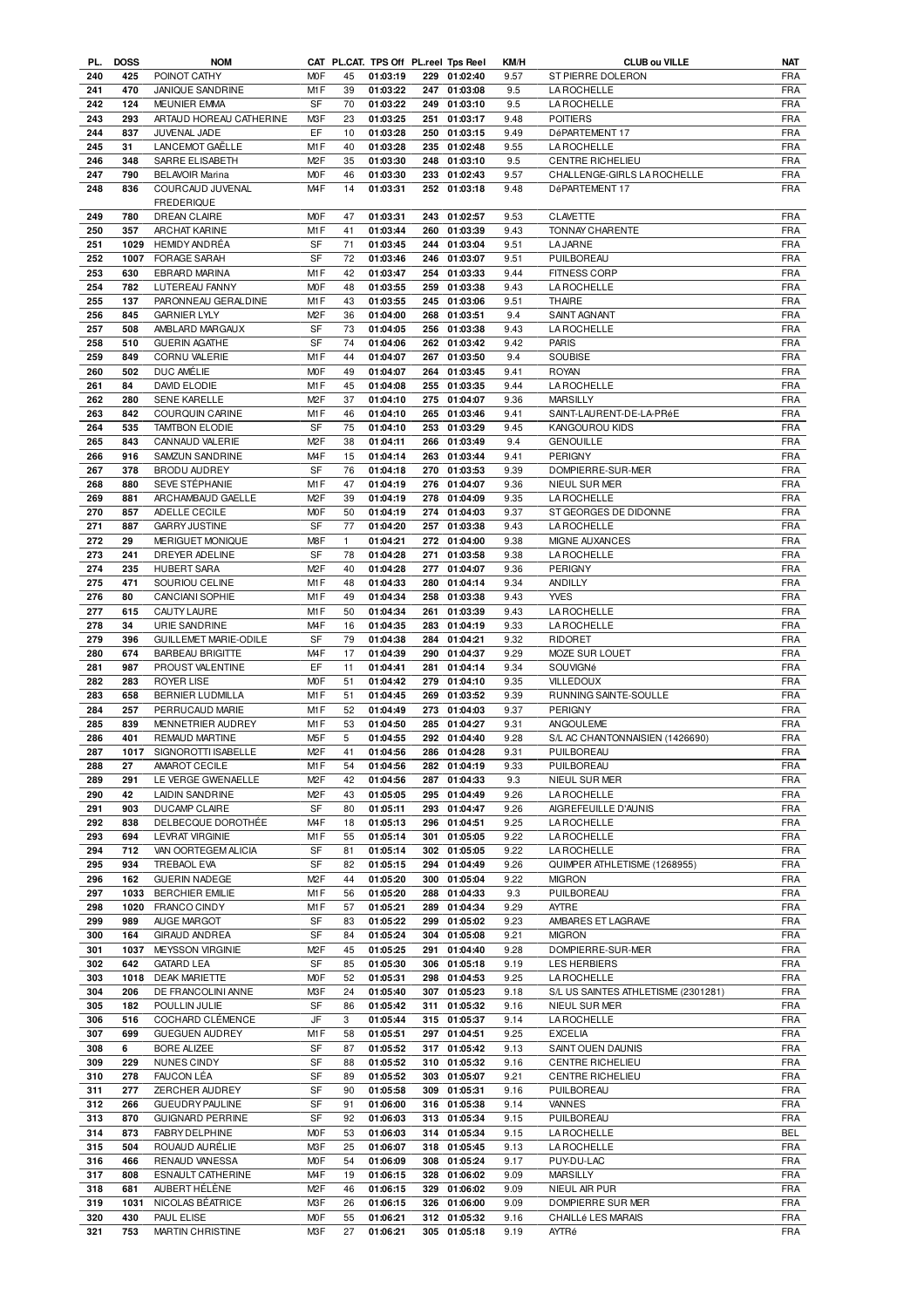| PL. | <b>DOSS</b> | <b>NOM</b>              |                  |                | CAT PL.CAT. TPS Off PL.reel Tps Reel |     |              | KM/H | <b>CLUB ou VILLE</b>                     | <b>NAT</b> |
|-----|-------------|-------------------------|------------------|----------------|--------------------------------------|-----|--------------|------|------------------------------------------|------------|
| 322 | 599         | <b>KERVIEL MAELLE</b>   | SF               | 93             | 01:06:24                             |     | 336 01:06:18 | 9.05 | <b>ERGUE GABERIC</b>                     | <b>FRA</b> |
| 323 | 879         | <b>GERVAIS SABINE</b>   | M3F              | 28             | 01:06:24                             |     | 334 01:06:16 | 9.05 | DéPARTEMENT 17                           | <b>FRA</b> |
| 324 | 420         | LAMORLETTE CÉLINE       | SF               | 94             | 01:06:25                             |     | 319 01:05:47 | 9.12 | <b>LA ROCHELLE</b>                       | <b>FRA</b> |
| 325 | 910         | GHERARDI LEVEQUE MARIE  | SF               | 95             | 01:06:26                             |     | 321 01:05:54 | 9.1  | <b>PARIS</b>                             | <b>FRA</b> |
| 326 | 1042        | SELLIER CAROLE          | M <sub>4</sub> F | 20             | 01:06:27                             |     | 320 01:05:52 | 9.11 | <b>FITNESS CORP</b>                      | <b>FRA</b> |
| 327 | 119         | CARDINEAUD BRIGITTE     | M <sub>5</sub> F | 6              | 01:06:27                             |     | 331 01:06:04 | 9.08 | <b>LA ROCHELLE</b>                       | <b>FRA</b> |
| 328 | 988         | PROUST NADÈGE           | M <sub>2</sub> F | 47             | 01:06:31                             |     | 327 01:06:01 | 9.09 | SOUVIGNé                                 | <b>FRA</b> |
| 329 | 562         | <b>ENARD NATHALIE</b>   | M <sub>O</sub> F | 56             | 01:06:40                             |     | 332 01:06:09 | 9.07 | <b>MARSILLY</b>                          | <b>FRA</b> |
| 330 | 533         | BEULZE NATHALIE         | M <sub>2</sub> F | 48             | 01:06:40                             |     | 333 01:06:10 | 9.07 | <b>MARSILLY</b>                          | <b>FRA</b> |
|     | 1019        |                         | M <sub>5</sub> F | $\overline{7}$ | 01:06:41                             |     | 339 01:06:24 | 9.04 | LES FOULÉES RENÉ CAILLIÉ                 | <b>FRA</b> |
| 331 | 3           | PERCOT CATHERINE        | SF               |                |                                      |     |              |      |                                          |            |
| 332 |             | <b>BOUCHET ELODIE</b>   |                  | 96             | 01:06:42                             |     | 330 01:06:02 | 9.09 | <b>LA ROCHELLE</b>                       | <b>FRA</b> |
| 333 | 513         | <b>GUITTON FLORIANE</b> | SF               | 97             | 01:06:43                             |     | 338 01:06:23 | 9.04 | <b>MONSIREIGNE</b>                       | <b>FRA</b> |
| 334 | 464         | BEAUBEAU KARINE         | M <sub>2</sub> F | 49             | 01:06:43                             |     | 347 01:06:37 | 9.01 | <b>POITIERS</b>                          | <b>FRA</b> |
| 335 | 858         | <b>GIRARD CORALIE</b>   | <b>MOF</b>       | 57             | 01:06:44                             |     | 324 01:05:58 | 9.1  | LA ROCHELLE                              | <b>FRA</b> |
| 336 | 1023        | BERTAUD MÉLANIE         | M <sub>O</sub> F | 58             | 01:06:45                             |     | 325 01:06:00 | 9.09 | LA ROCHELLE                              | <b>FRA</b> |
| 337 | 54          | <b>GUIBERT NATHALIE</b> | M <sub>4</sub> F | 21             | 01:06:54                             |     | 345 01:06:34 | 9.01 | S/L SC SURGERES (2085629)                | <b>FRA</b> |
| 338 | 406         | PETIT REMAUD FREDERIQUE | M <sub>4</sub> F | 22             | 01:06:54                             |     | 349 01:06:42 | 9    | S/L SABLES ETUDIANT CLUB ATHLE (1375932) | <b>FRA</b> |
| 339 | 316         | PIERRET MARIANNE        | <b>SF</b>        | 98             | 01:06:55                             |     | 323 01:05:55 | 9.1  | AYTRé                                    | <b>FRA</b> |
| 340 | 220         | PLASSERAUD BETTY        | M1F              | 59             | 01:06:56                             |     | 322 01:05:54 | 9.1  | <b>CLAVETTE</b>                          | <b>FRA</b> |
| 341 | 905         | MARTIN EMMANUELLE       | SF               | 99             | 01:06:59                             |     | 355 01:06:52 | 8.97 | PUILBOREAU                               | <b>FRA</b> |
| 342 | 88          | <b>EVZLINE CHARLINE</b> | <b>SF</b>        | 100            | 01:07:01                             |     | 340 01:06:27 | 9.03 | <b>SEMUSSAC</b>                          | <b>FRA</b> |
| 343 | 158         | POUJADE VIRGINIE        | M <sub>1</sub> F | 60             | 01:07:02                             |     | 341 01:06:27 | 9.03 | LA ROCHELLE                              | <b>FRA</b> |
| 344 | 246         | LEROY STÉPHANIE         | M1F              | 61             | 01:07:05                             |     | 352 01:06:43 | 8.99 | <b>CENTRE RICHELIEU</b>                  | <b>FRA</b> |
| 345 | 688         | BEAUVAIS GÉRALDINE      | M1F              | 62             | 01:07:05                             |     | 353 01:06:43 | 8.99 | <b>LA JARNE</b>                          | <b>FRA</b> |
| 346 | 552         | FRADIN PROUST NADÈGE    | M1F              | 63             | 01:07:07                             | 356 | 01:06:54     | 8.97 | LES FOULÉES RENÉ CAILLIÉ                 | <b>FRA</b> |
| 347 | 59          | NAU VALÉRIE             | M3F              | 29             | 01:07:10                             | 335 | 01:06:16     | 9.05 | NUAILLE D AUNIS                          | <b>FRA</b> |
| 348 | 79          | <b>BOSSIS LOUISE</b>    | SF               | 101            | 01:07:11                             | 346 | 01:06:36     | 9.01 | <b>PARIS</b>                             | <b>FRA</b> |
|     |             | <b>BELLET ELODIE</b>    |                  |                | 01:07:11                             |     |              |      | <b>THEZAC</b>                            | <b>FRA</b> |
| 349 | 161         |                         | SF               | 102            |                                      | 348 | 01:06:38     | 9    |                                          |            |
| 350 | 112         | BENNEJEAN MARIE-THÉRÉSE | M7F              | $\overline{c}$ | 01:07:11                             | 358 | 01:06:56     | 8.96 | S/L ROCHEFORT ATHLETISME CLUB (1986147)  | <b>FRA</b> |
| 351 | 833         | PERROUAULT CAROLE       | M <sub>2</sub> F | 50             | 01:07:11                             |     | 359 01:06:56 | 8.96 | S/L CA CHATELAILLON (1110377)            | <b>FRA</b> |
| 352 | 500         | <b>GABORIT AURÉLIE</b>  | M <sub>1</sub> F | 64             | 01:07:14                             | 343 | 01:06:32     | 9.02 | SAINT JUIRE-CHAMPGILLON                  | <b>FRA</b> |
| 353 | 519         | LHERMENIER SANDRINE     | M <sub>2</sub> F | 51             | 01:07:15                             |     | 363 01:07:06 | 8.94 | LAGORD                                   | <b>FRA</b> |
| 354 | 618         | <b>TESTOUIN COLINE</b>  | SF               | 103            | 01:07:19                             | 367 | 01:07:09     | 8.94 | <b>POITIERS</b>                          | <b>FRA</b> |
| 355 | 197         | DERNONCOURT MARION      | SF               | 104            | 01:07:19                             |     | 337 01:06:22 | 9.04 | LA ROCHELLE                              | <b>FRA</b> |
| 356 | 891         | BARRAUD NATACHA         | <b>MOF</b>       | 59             | 01:07:24                             |     | 342 01:06:29 | 9.02 | LA ROCHELLE                              | <b>FRA</b> |
| 357 | 890         | DE SIGOYER AUDE         | M1F              | 65             | 01:07:27                             |     | 344 01:06:34 | 9.01 | LA ROCHELLE                              | <b>FRA</b> |
| 358 | 317         | PIERRE AURELIE          | M <sub>2</sub> F | 52             | 01:07:28                             | 360 | 01:06:58     | 8.96 | DOMPIERRE SUR MER                        | <b>FRA</b> |
| 359 | 590         | REVAULT GAËLLE          | M3F              | 30             | 01:07:28                             |     | 361 01:06:58 | 8.96 | DOMPIERRE SUR MER                        | <b>FRA</b> |
| 360 | 151         | LE FUR CÉLINE           | M <sub>1</sub> F | 66             | 01:07:31                             | 351 | 01:06:43     | 8.99 | <b>LA ROCHELLE</b>                       | <b>FRA</b> |
| 361 | 511         | COUFFEAU FREDERIQUE     | M <sub>4</sub> F | 23             | 01:07:32                             | 371 | 01:07:18     | 8.92 | LA ROCHELLE                              | <b>FRA</b> |
| 362 | 877         | ROUGER RISTORD SARAH    | M3F              | 31             | 01:07:33                             | 368 | 01:07:15     | 8.92 | DéPARTEMENT 17                           | <b>FRA</b> |
| 363 | 160         | <b>BELLEC NOLWENN</b>   | M3F              | 32             | 01:07:36                             |     | 369 01:07:15 | 8.92 | <b>LA ROCHELLE</b>                       | <b>FRA</b> |
| 364 | 747         | <b>BOUSSIRON JULIA</b>  | M <sub>2</sub> F | 53             | 01:07:37                             | 362 | 01:07:02     | 8.95 | ST AMAND SUR SEVRE                       | <b>FRA</b> |
| 365 | 1046        | PARRA ADELINE           | M <sub>O</sub> F | 60             | 01:07:39                             |     | 370 01:07:17 | 8.92 | VO2 BESSINES                             | <b>FRA</b> |
| 366 | 1035        | ROBERT ELISABETH        | M3F              | 33             | 01:07:42                             |     | 354 01:06:47 | 8.98 | <b>LA ROCHELLE</b>                       | <b>FRA</b> |
| 367 | 811         | LELAURE CHRISTELLE      | M <sub>2</sub> F | 54             | 01:07:42                             |     | 365 01:07:07 | 8.94 | ST AMAND SUR SEVRE                       | <b>FRA</b> |
| 368 | 736         | PETRAULT STEPHANIE      | M <sub>2</sub> F | 55             | 01:07:45                             |     | 375 01:07:26 | 8.9  | CA PARTHENAY (1918131)                   | <b>FRA</b> |
|     | 273         | PRAUD SANDRA            | M <sub>1</sub> F | 67             | 01:07:48                             |     | 350 01:06:42 | 9    | NUAILLé D'AUNIS                          | <b>FRA</b> |
| 369 | 995         |                         | <b>SF</b>        |                |                                      |     | 373 01:07:19 |      |                                          | <b>FRA</b> |
| 370 |             | CHAULVET ROXANE         |                  |                | 105 01:07:50                         |     |              | 8.91 | <b>NIORT</b>                             |            |
| 371 | 749         | PORCHER NATHALIE        | M3F              | 34             | 01:07:56                             |     | 382 01:07:50 | 8.85 | ANDILLY                                  | <b>FRA</b> |
| 372 | 852         | GEOFFROY CLÉMENCE       | SF               | 106            | 01:07:58                             |     | 357 01:06:55 | 8.97 | LA ROCHELLE                              | <b>FRA</b> |
| 373 | 506         | <b>MEZY CORINNE</b>     | M3F              | 35             | 01:08:00                             |     | 372 01:07:19 | 8.91 | <b>LA ROCHELLE</b>                       | <b>FRA</b> |
| 374 | 122         | LE POTIER MAGALI        | M3F              | 36             | 01:08:00                             |     | 366 01:07:08 | 8.94 | <b>LE LANGON</b>                         | <b>FRA</b> |
| 375 | 195         | BENETEAUD DOROTHÉE      | M1F              | 68             | 01:08:01                             |     | 364 01:07:07 | 8.94 | LA ROCHELLE                              | <b>FRA</b> |
| 376 | 181         | <b>GABE GENEVIEVE</b>   | M <sub>5</sub> F | 8              | 01:08:04                             |     | 379 01:07:35 | 8.88 | ASPTT LA ROCHELLE (429637)               | <b>FRA</b> |
| 377 | 632         | PERSON ANNE-GAELLE      | M <sub>2</sub> F | 56             | 01:08:04                             |     | 383 01:07:50 | 8.85 | <b>FITNESS CORP</b>                      | <b>FRA</b> |
| 378 | 619         | CAQUINEAU INGRID        | M <sub>2</sub> F | 57             | 01:08:05                             | 381 | 01:07:38     | 8.87 | LAGORD                                   | <b>FRA</b> |
| 379 | 528         | <b>FEAUGAS PERRINE</b>  | SF               | 107            | 01:08:06                             |     | 380 01:07:36 | 8.88 | MIGALOUX-BEAUVOIR                        | <b>FRA</b> |
| 380 | 136         | MORISSET ANGELIQUE      | M <sub>1</sub> F | 69             | 01:08:08                             |     | 377 01:07:29 | 8.89 | <b>BRESSUIRE</b>                         | <b>FRA</b> |
| 381 | 576         | <b>BOIGNON AUDREY</b>   | <b>MOF</b>       | 61             | 01:08:09                             |     | 385 01:07:54 | 8.84 | LA ROCHELLE                              | <b>FRA</b> |
| 382 | 99          | COULAIS FLORENCE        | M3F              | 37             | 01:08:15                             |     | 388 01:07:59 | 8.83 | TRAJECTOIRES D'ENTREPRISE AU FéMININ     | <b>FRA</b> |
| 383 | 450         | REZZOUG SARAH           | SF               | 108            | 01:08:16                             |     | 374 01:07:21 | 8.91 | <b>CLAVETTE</b>                          | <b>FRA</b> |
| 384 | 924         | <b>BOSSER CLAIRE</b>    | M <sub>2</sub> F | 58             | 01:08:19                             |     | 387 01:07:59 | 8.83 | MIMOLETTES DU DéSERT                     | <b>FRA</b> |
| 385 | 408         | <b>VIDAL CHRISTELLE</b> | M1F              | 70             | 01:08:23                             |     | 376 01:07:27 | 8.9  | <b>ANTRAN</b>                            | <b>FRA</b> |
| 386 | 963         | CHAUME ROMANE           | CF               | $\mathbf{1}$   | 01:08:24                             |     | 392 01:08:04 | 8.81 | SAINT JEAN DE LIVERSAY                   | <b>FRA</b> |
| 387 | 522         | PUJOL ALEXIA            | SF               | 109            | 01:08:24                             | 386 | 01:07:58     | 8.83 | <b>POITIERS</b>                          | <b>FRA</b> |
|     |             |                         |                  |                |                                      |     |              |      |                                          |            |
| 388 | 154         | WIEHE CECILE            | <b>MOF</b>       | 62             | 01:08:28                             |     | 378 01:07:31 | 8.89 | WIESBADEN                                | <b>FRA</b> |
| 389 | 531         | <b>CORTELL MARION</b>   | SF               | 110            | 01:08:39                             | 396 | 01:08:12     | 8.8  | NIEUL SUR MER                            | <b>FRA</b> |
| 390 | 24          | PARELLO MARIA STEFANIA  | M3F              | 38             | 01:08:43                             |     | 400 01:08:26 | 8.77 | <b>LA ROCHELLE</b>                       | <b>FRA</b> |
| 391 | 698         | DAVID BÉATRICE          | M <sub>2</sub> F | 59             | 01:08:50                             | 401 | 01:08:27     | 8.77 | SAINT HIPPOLYTE                          | <b>FRA</b> |
| 392 | 326         | PACAUD ROSELINE         | M6F              | $\overline{4}$ | 01:08:50                             | 404 | 01:08:31     | 8.76 | SAINTES                                  | <b>FRA</b> |
| 393 | 971         | <b>LEBOYER Marion</b>   | SF               | 111            | 01:08:50                             | 384 | 01:07:52     | 8.84 | <b>KEEP COOL</b>                         | <b>FRA</b> |
| 394 | 477         | RABEAU SYLVIE           | M3F              | 39             | 01:08:51                             | 389 | 01:08:02     | 8.82 | <b>LA ROCHELLE</b>                       | <b>FRA</b> |
| 395 | 580         | <b>BOILARD CENDRINE</b> | M <sub>2</sub> F | 60             | 01:08:53                             | 399 | 01:08:24     | 8.77 | TONNAY CHARENTE                          | <b>FRA</b> |
| 396 | 824         | AUGUET NATHALIE         | M3F              | 40             | 01:08:54                             |     | 402 01:08:28 | 8.76 | LA ROCHELLE                              | <b>FRA</b> |
| 397 | 335         | NOYER ELVIRE            | M1F              | 71             | 01:08:56                             |     | 413 01:08:48 | 8.72 | <b>LA JARRIE</b>                         | <b>FRA</b> |
| 398 | 239         | CARRON SANDRA           | M1F              | 72             | 01:08:56                             |     | 409 01:08:39 | 8.74 | ARS                                      | <b>FRA</b> |
| 399 | 117         | DUCOURS PASCALE         | M <sub>5</sub> F | 9              | 01:08:56                             |     | 407 01:08:37 | 8.74 | <b>NERAC</b>                             | <b>FRA</b> |
| 400 | 929         | LE MOUEL MARGOT         | SF               | 112            | 01:08:57                             |     | 403 01:08:29 | 8.76 | ZONE RéVOLUTION                          | <b>FRA</b> |
| 401 | 411         | LECOCQ FILLON CORALIE   | M <sub>2</sub> F | 61             | 01:08:59                             |     | 418 01:08:52 | 8.71 | <b>ESNANDES</b>                          | <b>FRA</b> |
| 402 | 650         | MICHENEAU SANDY         | M <sub>2</sub> F | 62             | 01:09:01                             |     | 393 01:08:04 | 8.81 | <b>EXCELIA</b>                           | <b>FRA</b> |
| 403 | 840         | MAUMY LUDIVINE          | SF               | 113            | 01:09:03                             |     | 410 01:08:39 | 8.74 | SAINT YRIEIX SUR CHARENTE                | <b>FRA</b> |
|     |             | <b>BRANSON ELÉONORE</b> | <b>MOF</b>       | 63             | 01:09:03                             |     | 390 01:08:02 | 8.82 | LA ROCHELLE                              | <b>FRA</b> |
| 404 | 823         |                         |                  |                |                                      |     |              |      |                                          |            |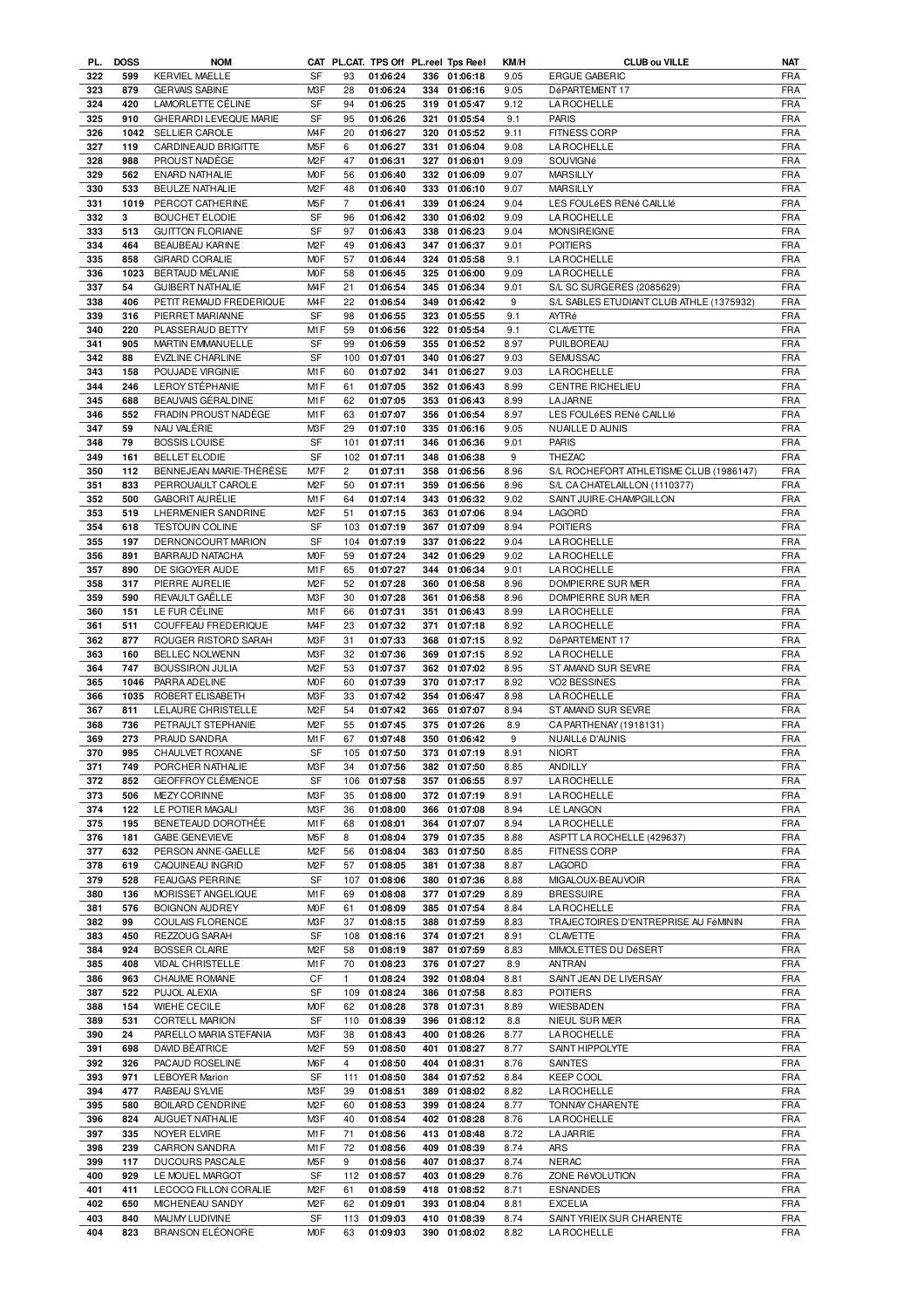| PL. | <b>DOSS</b> | <b>NOM</b>                |                  |                | CAT PL.CAT. TPS Off PL.reel Tps Reel |     |              | KM/H | <b>CLUB ou VILLE</b>           | NAT        |
|-----|-------------|---------------------------|------------------|----------------|--------------------------------------|-----|--------------|------|--------------------------------|------------|
| 405 | 739         | <b>VIMOND JEANNE</b>      | <b>SF</b>        | 114            | 01:09:03                             |     | 391 01:08:03 | 8.82 | <b>LA ROCHELLE</b>             | <b>FRA</b> |
| 406 | 964         | ROCO SABRINA              | M1F              | 73             | 01:09:03                             | 408 | 01:08:37     | 8.74 | <b>TONNAY CHARENTE</b>         | <b>FRA</b> |
| 407 | 431         | DELROISSE JEANNE          | SF               | 115            | 01:09:05                             | 397 | 01:08:12     | 8.8  | <b>SALLES SUR MER</b>          | <b>FRA</b> |
| 408 | 486         | ROBLIN EMMANUELLE         | M <sub>2</sub> F | 63             | 01:09:09                             | 394 | 01:08:09     | 8.8  | AYTRé                          | <b>FRA</b> |
| 409 | 369         | <b>BARBE KARINE</b>       | M <sub>2</sub> F | 64             | 01:09:09                             |     | 395 01:08:10 | 8.8  | <b>PORTETS</b>                 | <b>FRA</b> |
| 410 | 377         | RICHARD PAULINE           | M <sub>O</sub> F | 64             | 01:09:10                             | 398 | 01:08:13     | 8.8  | VILLENAVE D'ORNON              | <b>FRA</b> |
|     |             |                           |                  |                |                                      |     |              |      |                                |            |
| 411 | 600         | LETAINTURIER LOUISON      | M <sub>2</sub> F | 65             | 01:09:22                             |     | 432 01:09:19 | 8.66 | CHâTELAILLON-PLAGE             | <b>FRA</b> |
| 412 | 250         | GAUDUCHON CLÉLIA          | M <sub>1</sub> F | 74             | 01:09:22                             | 411 | 01:08:43     | 8.73 | <b>LA ROCHELLE</b>             | <b>FRA</b> |
| 413 | 285         | LAFARGUE CAROLINE         | M3F              | 41             | 01:09:23                             |     | 416 01:08:52 | 8.71 | <b>LA JARRIE</b>               | <b>FRA</b> |
| 414 | 803         | <b>BAZIN Gaelle</b>       | M <sub>O</sub> F | 65             | 01:09:23                             |     | 405 01:08:31 | 8.76 | CHALLENGE-GIRLS LA ROCHELLE    | <b>FRA</b> |
| 415 | 48          | DUREISSEIX CHRISTELLE     | M <sub>4</sub> F | 24             | 01:09:23                             | 421 | 01:09:07     | 8.68 | COPINES DE CHOC                | <b>FRA</b> |
| 416 | 798         | <b>GOUACHE Anne</b>       | M <sub>1</sub> F | 75             | 01:09:24                             |     | 406 01:08:31 | 8.76 | CHALLENGE-GIRLS LA ROCHELLE    | <b>FRA</b> |
|     |             | HERVE EMMANUELLE          |                  |                |                                      |     |              |      |                                |            |
| 417 | 176         |                           | M <sub>1</sub> F | 76             | 01:09:29                             |     | 423 01:09:09 | 8.68 | LA ROCHELLE                    | <b>FRA</b> |
| 418 | 353         | <b>RIMBERT VANESSA</b>    | M <sub>2</sub> F | 66             | 01:09:34                             |     | 419 01:08:54 | 8.71 | LA ROCHELLE                    | <b>FRA</b> |
| 419 | 365         | AUBINEAU AURÉLIE          | <b>MOF</b>       | 66             | 01:09:34                             |     | 420 01:08:55 | 8.71 | LA ROCHELLE                    | <b>FRA</b> |
| 420 | 381         | RENAULT SYLVIE            | M3F              | 42             | 01:09:37                             |     | 434 01:09:24 | 8.65 | <b>GROUPE EXCEL</b>            | <b>FRA</b> |
| 421 | 953         | LECERF LUCIE              | <b>SF</b>        | 116            | 01:09:38                             |     | 428 01:09:13 | 8.67 | ST AUVENT                      | <b>FRA</b> |
| 422 | 715         | SOULARD THÉRÈSE           | M <sub>4</sub> F | 25             | 01:09:39                             |     | 412 01:08:45 | 8.73 | <b>VARS</b>                    | <b>FRA</b> |
| 423 | 829         | <b>BILLARD VALERIE</b>    | M <sub>2</sub> F | 67             | 01:09:41                             |     | 429 01:09:13 | 8.67 | <b>LA JARRIE</b>               | <b>FRA</b> |
| 424 | 899         | SAUZEAU MURIEL            | M <sub>2</sub> F | 68             | 01:09:42                             |     | 427 01:09:11 | 8.67 | <b>LA ROCHELLE</b>             | <b>FRA</b> |
|     |             |                           |                  |                |                                      |     |              |      |                                |            |
| 425 | 702         | <b>BERTIN VIRGINIE</b>    | <b>MOF</b>       | 67             | 01:09:42                             |     | 435 01:09:26 | 8.64 | <b>ROYAN</b>                   | <b>FRA</b> |
| 426 | 1030        | MOINE KARINE              | M1F              | 77             | 01:09:43                             |     | 422 01:09:09 | 8.68 | PUILBOREAU                     | <b>FRA</b> |
| 427 | 258         | MARSAUD ELISA             | SF               | 117            | 01:09:45                             |     | 415 01:08:51 | 8.71 | <b>LA ROCHELLE</b>             | FRA        |
| 428 | 530         | CAILLAUD MATHILDE         | CF               | $\overline{2}$ | 01:09:47                             |     | 443 01:09:41 | 8.61 | LE GUA                         | <b>FRA</b> |
| 429 | 529         | CAILLAUD SYLVIE           | M <sub>2</sub> F | 69             | 01:09:48                             |     | 445 01:09:42 | 8.61 | <b>LES GASSOUSES</b>           | <b>FRA</b> |
| 430 | 387         | LECLERC GAËLLE            | M <sub>1</sub> F | 78             | 01:09:50                             |     | 414 01:08:49 | 8.72 | MIGNALOUX-BEAUVOIR             | <b>FRA</b> |
| 431 | 388         | LECLERC MAEVA             | M <sub>O</sub> F | 68             | 01:09:50                             |     | 417 01:08:52 | 8.71 | <b>LA ROCHELLE</b>             | <b>FRA</b> |
|     |             |                           |                  |                |                                      |     |              |      |                                |            |
| 432 | 355         | BERTHE DELPHINE           | M1F              | 79             | 01:09:59                             |     | 452 01:09:53 | 8.59 | SAINT MEDARD D'AUNIS           | <b>FRA</b> |
| 433 | 578         | JOUFFREAU JULIE           | JF               | $\overline{4}$ | 01:10:00                             | 426 | 01:09:11     | 8.67 | PERIGNY                        | <b>FRA</b> |
| 434 | 172         | RENAUDEAU-DUPUIS ISABELLE | M <sub>4</sub> F | 26             | 01:10:03                             |     | 437 01:09:29 | 8.64 | PARTHENAY                      | <b>FRA</b> |
| 435 | 1009        | <b>GUILLEMAIN JANIQUE</b> | M <sub>4F</sub>  | 27             | 01:10:03                             | 448 | 01:09:45     | 8.6  | LES FOULÉES RENÉ CAILLIÉ       | <b>FRA</b> |
| 436 | 228         | PELLERIN ELODIE           | SF               | 118            | 01:10:04                             | 454 | 01:09:57     | 8.58 | <b>SAINTES</b>                 | <b>FRA</b> |
| 437 | 487         | REBOUL ISABELLE           | M <sub>2</sub> F | 70             | 01:10:05                             | 444 | 01:09:41     | 8.61 | SAINT BRICE SUR VIENNE         | <b>FRA</b> |
| 438 | 485         | <b>LASSEUR LYDIE</b>      | M <sub>2</sub> F | 71             | 01:10:05                             |     | 442 01:09:40 | 8.61 | <b>ST JUNIEN</b>               | <b>FRA</b> |
|     |             |                           |                  |                |                                      |     |              |      |                                |            |
| 439 | 490         | <b>FANJUL KARINE</b>      | M <sub>2</sub> F | 72             | 01:10:06                             | 441 | 01:09:39     | 8.61 | SAINT-JUNIEN                   | <b>FRA</b> |
| 440 | 269         | LE CORRE ANNICK           | M <sub>2</sub> F | 73             | 01:10:07                             | 446 | 01:09:42     | 8.61 | <b>LA ROCHELLE</b>             | <b>FRA</b> |
| 441 | 1004        | <b>CASTETS CÉLINE</b>     | M <sub>2</sub> F | 74             | 01:10:11                             |     | 424 01:09:09 | 8.68 | SAINT-LAURENT-DE-LA-PRéE       | <b>FRA</b> |
| 442 | 893         | HERRYLAURÉLINE            | SF               | 119            | 01:10:11                             |     | 425 01:09:10 | 8.67 | <b>SAINTES</b>                 | <b>FRA</b> |
| 443 | 646         | PREDEAU ANNE              | SF               | 120            | 01:10:14                             |     | 438 01:09:35 | 8.62 | WONDER ENTREPRENEUSES          | <b>FRA</b> |
| 444 | 801         | <b>BOUROUX Lucille</b>    | M <sub>O</sub> F | 69             | 01:10:14                             | 449 | 01:09:46     | 8.6  | CHALLENGE-GIRLS LA ROCHELLE    | <b>FRA</b> |
| 445 | 253         | DRIOUCHI MARIE-LINE       | M1F              | 80             | 01:10:15                             | 430 | 01:09:15     | 8.66 | <b>LONGEVES</b>                | <b>FRA</b> |
|     |             |                           |                  |                |                                      |     |              |      |                                |            |
| 446 | 264         | PRADERE DELPHINE          | M <sub>1</sub> F | 81             | 01:10:16                             | 450 | 01:09:50     | 8.59 | <b>SAINT MARD</b>              | <b>FRA</b> |
| 447 | 737         | <b>LETEL JENNIFER</b>     | M <sub>O</sub> F | 70             | 01:10:16                             | 453 | 01:09:56     | 8.58 | <b>ST CHRISTOPHE</b>           | <b>FRA</b> |
| 448 | 133         | <b>BACLES ISABELLE</b>    | M <sub>3</sub> F | 43             | 01:10:17                             |     | 451 01:09:51 | 8.59 | COGNAC AC (2179542)            | <b>FRA</b> |
| 449 | 527         | JOURDAIN MARIE            | M <sub>1</sub> F | 82             | 01:10:17                             | 431 | 01:09:18     | 8.66 | NOUAILLE MAUPERTUIS            | <b>FRA</b> |
| 450 | 276         | <b>BODET SANDRINE</b>     | M <sub>2</sub> F | 75             | 01:10:20                             |     | 433 01:09:24 | 8.65 | <b>VILLEDOUX</b>               | <b>FRA</b> |
| 451 | 71          | <b>GRELIER AMANDINE</b>   | SF               | 121            | 01:10:23                             | 460 | 01:10:10     | 8.55 | <b>SOUBISE</b>                 | <b>FRA</b> |
| 452 | 641         | <b>BOUT MYLÈNE</b>        | <b>MOF</b>       | 71             | 01:10:24                             |     | 436 01:09:29 | 8.64 | SAINT SAUVEUR D'AUNIS          | <b>FRA</b> |
| 453 | 234         | ROLLAND TARAUD CHRISTINE  | M <sub>O</sub> F | 72             | 01:10:28                             |     | 455 01:09:58 |      |                                | <b>FRA</b> |
|     |             |                           |                  |                |                                      |     |              | 8.58 | LAGORD                         |            |
| 454 | 716         | ROUX CATHERINE            | M <sub>2</sub> F | 76             | 01:10:29                             |     | 440 01:09:37 | 8.62 | LA CHAPELLE SAINT LAURENT      | <b>FRA</b> |
| 455 | 263         | LUC ANNE                  | M1F              | 83             | 01:10:29                             | 457 | 01:10:05     | 8.56 | SAINT MARD                     | FRA        |
| 456 | 675         | <b>VIGUIER CELINE</b>     | <b>MOF</b>       | 73             | 01:10:30                             |     | 439 01:09:36 | 8.62 | PAU                            | FRA        |
| 457 | 944         | SARDIGNE MARIE            | EF               | 12             | 01:10:36                             | 461 | 01:10:10     | 8.55 | <b>POITIERS</b>                | FRA        |
| 458 | 950         | PERRON SANDRA             | M <sub>4</sub> F | 28             | 01:10:36                             |     | 447 01:09:43 | 8.61 | LAUSANNE                       | CAN        |
| 459 | 1043        | FOULADOU AMANDINE         | M1F              | 84             | 01:10:42                             |     | 465 01:10:26 | 8.52 | ST MEDARD D'AUNIS              | <b>FRA</b> |
| 460 | 693         | <b>GABOLDE ELISA</b>      | SF               | 122            | 01:10:43                             |     | 456 01:09:59 | 8.57 | SAINT XANDRE                   | <b>FRA</b> |
|     |             |                           |                  |                |                                      |     |              |      |                                |            |
| 461 | 282         | <b>FALANDRY AGNES</b>     | M1F              | 85             | 01:10:43                             |     | 469 01:10:34 | 8.5  | <b>LES LILAS</b>               | FRA        |
| 462 | 55          | CHEVALIER-PLISSON         | M6F              | 5              | 01:10:45                             |     | 464 01:10:24 | 8.52 | MIGNE AUXANCES                 | FRA        |
|     |             | <b>BERNADETTE</b>         |                  |                |                                      |     |              |      |                                |            |
| 463 | 855         | DIEULEFIT NADINE          | M6F              | 6              | 01:10:53                             | 467 | 01:10:33     | 8.5  | <b>POITIERS</b>                | FRA        |
| 464 | 347         | REZZOUG ZOULIKHA          | M <sub>4</sub> F | 29             | 01:11:00                             | 458 | 01:10:08     | 8.56 | <b>CLAVETTE</b>                | FRA        |
| 465 | 830         | CHAILLOU AURÉLIE          | M <sub>2</sub> F | 77             | 01:11:03                             |     | 459 01:10:10 | 8.55 | CENTRE HOSPITALIER LA ROCHELLE | <b>FRA</b> |
| 466 | 482         | <b>VERDU SANDRINE</b>     | M <sub>2</sub> F | 78             | 01:11:05                             |     | 463 01:10:20 | 8.53 | CISSé                          | <b>FRA</b> |
| 467 | 103         | <b>DION MARION</b>        | SF               | 123            | 01:11:06                             | 481 | 01:10:56     | 8.46 | WONDER ENTREPRENEUSES          | FRA        |
|     | 652         |                           | M <sub>1</sub> F |                |                                      |     | 462 01:10:14 | 8.54 |                                |            |
| 468 |             | LEBOUCHER ALICE           |                  | 86             | 01:11:13                             |     |              |      | <b>LA ROCHELLE</b>             | <b>FRA</b> |
| 469 | 300         | CHOLLET NATHALIE          | M3F              | 44             | 01:11:14                             |     | 466 01:10:30 | 8.51 | NUAILLé-D'AUNIS                | FRA        |
| 470 | 163         | PAVIOT DAMERVAL RACHEL    | M <sub>2</sub> F | 79             | 01:11:16                             | 471 | 01:10:38     | 8.49 | <b>MARSILLY</b>                | <b>FRA</b> |
| 471 | 207         | FEREY NADEGE              | M3F              | 45             | 01:11:16                             | 473 | 01:10:41     | 8.49 | <b>YVES</b>                    | FRA        |
| 472 | 520         | <b>GUILLET SUSIE</b>      | SF               | 124            | 01:11:22                             | 489 | 01:11:09     | 8.43 | <b>GRUES</b>                   | <b>FRA</b> |
| 473 | 947         | <b>MERCIER MARGAUX</b>    | SF               | 125            | 01:11:22                             | 475 | 01:10:47     | 8.48 | <b>IZEURE</b>                  | FRA        |
| 474 | 129         | PRANEUF NATHALIE          | M <sub>5</sub> F | 10             | 01:11:24                             | 487 | 01:11:06     | 8.44 | <b>BRIGUEUIL</b>               | <b>FRA</b> |
| 475 |             |                           | <b>MOF</b>       | 74             |                                      |     |              |      |                                |            |
|     |             | QUEIROS SOARES ELISABETH  |                  |                | 01:11:24                             | 468 | 01:10:34     | 8.5  | DOMPIERRE SUR MER              | <b>FRA</b> |
|     | 614         |                           |                  |                | 01:11:29                             | 476 | 01:10:51     | 8.47 | PARTHENAY                      | <b>FRA</b> |
| 476 | 165         | ROUSSELIERE CHANTAL       | M <sub>5</sub> F | 11             |                                      |     |              |      |                                |            |
| 477 | 859         | BONNET PAULINE            | SF               | 126            | 01:11:30                             | 485 | 01:11:03     | 8.44 | AYTRé                          | FRA        |
| 478 | 473         | OSTROWSKI CÉLINE          | M <sub>2</sub> F | 80             | 01:11:31                             | 484 | 01:11:02     | 8.45 | DéPARTEMENT 17                 | <b>FRA</b> |
| 479 | 900         | PACALIN EVE MARIE         | M <sub>2</sub> F | 81             | 01:11:32                             | 472 | 01:10:40     | 8.49 | <b>BRESSUIRE</b>               | <b>FRA</b> |
|     |             |                           |                  |                |                                      |     |              |      |                                |            |
| 480 | 352         | <b>GRADAIVE LUCILE</b>    | EF               | 13             | 01:11:32                             | 497 | 01:11:25     | 8.4  | LE GUA                         | <b>FRA</b> |
| 481 | 655         | LAURENT VALÉRIE           | M1F              | 87             | 01:11:33                             | 494 | 01:11:19     | 8.41 | <b>LA ROCHELLE</b>             | <b>FRA</b> |
| 482 | 1003        | DABERT CECILIA            | SF               | 127            | 01:11:33                             | 483 | 01:11:00     | 8.45 | <b>ROCHEFORT</b>               | <b>FRA</b> |
| 483 | 797         | <b>SANTINI Marie</b>      | M3F              | 46             | 01:11:34                             | 490 | 01:11:09     | 8.43 | CHALLENGE-GIRLS LA ROCHELLE    | <b>FRA</b> |
| 484 | 745         | LE BORGNE MORGANE         | SF               | 128            | 01:11:34                             | 477 | 01:10:52     | 8.47 | LA ROCHELLE                    | <b>FRA</b> |
| 485 | 746         | <b>FRANCOIS MARION</b>    | SF               | 129            | 01:11:35                             |     | 479 01:10:54 | 8.46 | <b>LA ROCHELLE</b>             | FRA        |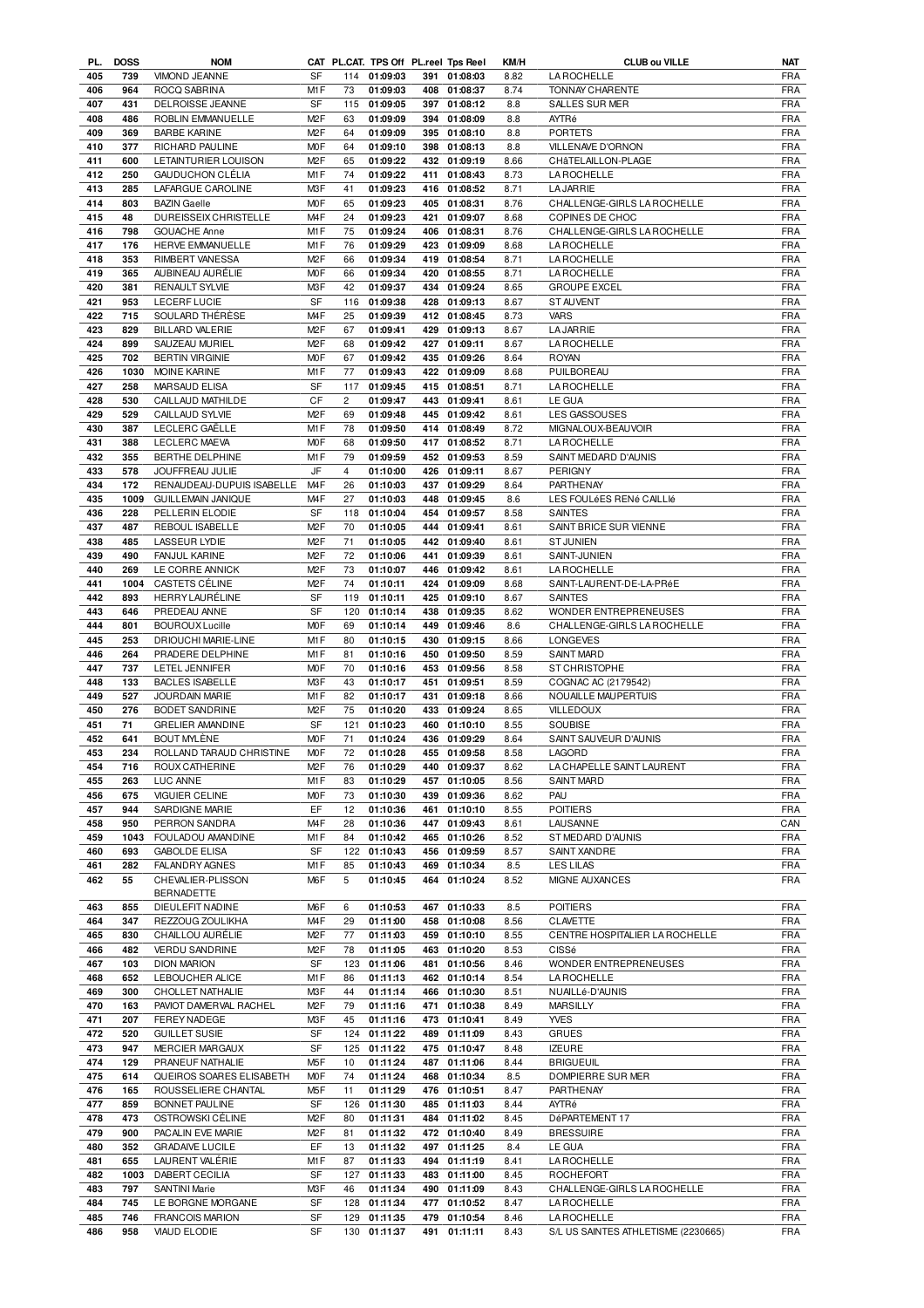| PL. | <b>DOSS</b> | <b>NOM</b>                 |                  |     |              |     | CAT PL.CAT. TPS Off PL.reel Tps Reel | KM/H | <b>CLUB ou VILLE</b>           | <b>NAT</b> |
|-----|-------------|----------------------------|------------------|-----|--------------|-----|--------------------------------------|------|--------------------------------|------------|
| 487 | 565         | POUPOT MARIE               | <b>SF</b>        | 131 | 01:11:38     |     | 486 01:11:04                         | 8.44 | <b>FOURAS</b>                  | <b>FRA</b> |
| 488 | 643         | VINAS VIGUIER AURÉLIE      | <b>MOF</b>       | 75  | 01:11:39     |     | 474 01:10:45                         | 8.48 | SAINT XANDRE                   | <b>FRA</b> |
| 489 | 651         | ROULIN KATIA               | M1F              | 88  | 01:11:39     |     | 470 01:10:35                         | 8.5  | <b>MARANS</b>                  | <b>FRA</b> |
| 490 |             | 1015 DUPAS CECILE          | M <sub>1</sub> F | 89  | 01:11:39     |     | 496 01:11:24                         | 8.4  | ST MARTIN DE JUILLERS          | <b>FRA</b> |
| 491 | 78          | MOUNIER TIPHAINE           | M1F              | 90  | 01:11:42     |     | 480 01:10:55                         | 8.46 | <b>SAINT OUEN</b>              | <b>FRA</b> |
| 492 | 766         | <b>DENIS AMAEL</b>         | M1F              | 91  | 01:11:44     |     | 478 01:10:52                         | 8.47 | CENTRE HOSPITALIER LA ROCHELLE | <b>FRA</b> |
| 493 | 346         | <b>FALLEK LUCILE</b>       | SF               | 132 | 01:11:45     |     | 488 01:11:09                         | 8.43 | <b>VILLEDOUX</b>               | <b>FRA</b> |
|     |             |                            |                  |     |              |     |                                      |      |                                |            |
| 494 | 205         | BERTET CLOTILDE            | SF               | 133 | 01:11:46     |     | 501 01:11:28                         | 8.4  | WONDER ENTREPRENEUSES          | <b>FRA</b> |
| 495 | 271         | PAQUI STEPHANIE            | M1F              | 92  | 01:11:50     |     | 492 01:11:17                         | 8.42 | BRAUD AC (2314543)             | <b>FRA</b> |
| 496 | 710         | DUBREUIL MANON             | SF               | 134 | 01:11:59     |     | 503 01:11:45                         | 8.36 | LA ROCHELLE                    | <b>FRA</b> |
| 497 | 204         | VAN ROBAIS CAMILLE         | M1F              | 93  | 01:12:01     |     | 493 01:11:18                         | 8.42 | LA ROCHELLE                    | <b>FRA</b> |
| 498 | 334         | <b>MEIGNAN BRIGITTE</b>    | M <sub>5</sub> F | 12  | 01:12:01     |     | 482 01:10:59                         | 8.45 | <b>PERIGNY</b>                 | <b>FRA</b> |
| 499 | 866         | THIBURCE CHLOÉ             | <b>SF</b>        | 135 | 01:12:02     |     | 495 01:11:22                         | 8.41 | <b>BENON</b>                   | <b>FRA</b> |
| 500 | 44          | COPPA MARIE                | <b>SF</b>        | 136 | 01:12:05     |     | 498 01:11:25                         | 8.4  | PERIGNY                        | <b>FRA</b> |
|     |             |                            |                  |     |              |     |                                      |      |                                |            |
| 501 | 563         | PELLETIER SYLVIE           | M <sub>4</sub> F | 30  | 01:12:10     | 507 | 01:11:54                             | 8.34 | <b>ROMANS</b>                  | <b>FRA</b> |
| 502 | 467         | <b>GIRAUD JUSTINE</b>      | M <sub>O</sub> F | 76  | 01:12:12     |     | 499 01:11:26                         | 8.4  | <b>LE MUNG</b>                 | <b>FRA</b> |
| 503 | 356         | DUDOGNON GAËLLE            | M1F              | 94  | 01:12:13     |     | 510 01:12:04                         | 8.33 | FONTAINE LE COMTE              | <b>FRA</b> |
| 504 | 585         | BRIDONNEAU CONSTANCE       | SF               | 137 | 01:12:15     |     | 504 01:11:46                         | 8.36 | <b>NANTES</b>                  | <b>FRA</b> |
| 505 | 851         | CHABOURY CATHERINE         | M3F              | 47  | 01:12:16     |     | 509 01:11:59                         | 8.34 | <b>EYSINES</b>                 | <b>FRA</b> |
| 506 | 889         | JOUNEAU AGATHE             | M1F              | 95  | 01:12:20     |     | 505 01:11:46                         | 8.36 | <b>POITIERS</b>                | <b>FRA</b> |
| 507 | 391         | <b>LOGEAIS FATIMA</b>      | M3F              | 48  | 01:12:25     |     | 506 01:11:49                         | 8.35 | <b>LA ROCHELLE</b>             | <b>FRA</b> |
| 508 | 778         | <b>GRIGNON GUYLÈNE</b>     | M <sub>4F</sub>  | 31  | 01:12:26     |     | 513 01:12:10                         | 8.31 | <b>LA SéGUINIÈRE</b>           | <b>FRA</b> |
| 509 | 937         | INCHAUSTI CHARLOTTE        | <b>MOF</b>       | 77  | 01:12:28     |     | 500 01:11:27                         | 8.4  | LA ROCHELLE                    | <b>FRA</b> |
|     |             |                            |                  |     |              |     |                                      |      |                                |            |
| 510 | 178         | MENDES JOHANNA             | M1F              | 96  | 01:12:30     |     | 515 01:12:11                         | 8.31 | PUILBOREAU                     | <b>FRA</b> |
| 511 | 638         | MOAL JUSTINE               | <b>SF</b>        | 138 | 01:12:32     |     | 511 01:12:06                         | 8.32 | <b>LA ROCHELLE</b>             | <b>FRA</b> |
| 512 | 434         | DAREAU FAVAUD PASCALE      | M7F              | 3   | 01:12:36     |     | 502 01:11:34                         | 8.38 | CHÂTELAILLON PLAGE             | <b>FRA</b> |
| 513 | 118         | BERGER ALEXANDRA           | <b>MOF</b>       | 78  | 01:12:37     |     | 518 01:12:17                         | 8.3  | NIEUL-SUR-MER                  | <b>FRA</b> |
| 514 | 325         | <b>LANUZA EMILIE</b>       | M1F              | 97  | 01:12:45     |     | 526 01:12:26                         | 8.28 | SAINT-JEAN-D'ANGELY            | <b>FRA</b> |
| 515 | 177         | PESENTI CHARLOTTE          | M <sub>1</sub> F | 98  | 01:12:45     |     | 525 01:12:26                         | 8.28 | LA ROCHELLE                    | <b>FRA</b> |
| 516 | 514         | <b>GUITTON ANNABELLE</b>   | M3F              | 49  | 01:12:48     |     | 527 01:12:29                         | 8.28 | CHAVAGNES LES REDOUX           | <b>FRA</b> |
| 517 | 115         | LANGOURIEUX EMMANUELLE     | M1F              | 99  | 01:12:49     |     | 514 01:12:11                         | 8.31 | LA ROCHELLE                    | <b>FRA</b> |
| 518 | 645         | <b>LITOLFF CLAIRE</b>      | M <sub>O</sub> F | 79  | 01:12:51     |     | 512 01:12:07                         | 8.32 | LA ROCHELLE                    | <b>FRA</b> |
|     |             |                            |                  |     |              |     |                                      |      |                                |            |
| 519 | 53          | <b>GUIBERT MAEVA</b>       | <b>SF</b>        | 139 | 01:12:51     |     | 528 01:12:30                         | 8.28 | <b>BORDEAUX</b>                | <b>FRA</b> |
| 520 | 302         | LE CAIR FÉLICIE            | EF               | 14  | 01:12:57     |     | 517 01:12:16                         | 8.3  | <b>LE MANS</b>                 | <b>FRA</b> |
| 521 | 725         | TASTA Noémie               | <b>SF</b>        | 140 | 01:12:57     |     | 508 01:11:55                         | 8.34 | PUILBOREAU                     | <b>FRA</b> |
| 522 | 706         | JACQ MAELYS                | SF               | 141 | 01:12:58     |     | 516 01:12:13                         | 8.31 | SAINTE SOULLE                  | <b>FRA</b> |
| 523 | 214         | COLMET DAAGE COLINE        | <b>MOF</b>       | 80  | 01:13:01     |     | 535 01:12:54                         | 8.23 | <b>BAYONNE</b>                 | <b>FRA</b> |
| 524 | 832         | <b>SQUIBAN SOPHIE</b>      | M3F              | 50  | 01:13:01     |     | 522 01:12:20                         | 8.29 | S/L CMO BASSENS (2097092)      | <b>FRA</b> |
| 525 | 169         | SANOUS MARIE-CHRISTINE     | M <sub>5</sub> F | 13  | 01:13:01     |     | 523 01:12:20                         | 8.29 | S/L CMO BASSENS (1759411)      | <b>FRA</b> |
| 526 | 948         | LAFOY CHRISTELLE           | M <sub>3</sub> F | 51  | 01:13:03     |     | 529 01:12:32                         | 8.27 | CISSé                          | <b>FRA</b> |
| 527 | 557         | PLAETEVOET AUDREY          | M <sub>O</sub> F | 81  | 01:13:06     |     | 519 01:12:17                         | 8.3  | <b>LAFLOTTE</b>                | <b>FRA</b> |
| 528 | 367         | <b>COSSON LUCILE</b>       | <b>MOF</b>       | 82  | 01:13:10     |     | 520 01:12:18                         | 8.3  | RIVEDOUX PLAGE                 | <b>FRA</b> |
| 529 | 247         | PINEAU ELODIE              | M <sub>2</sub> F | 82  | 01:13:10     |     | 521 01:12:18                         | 8.3  | <b>MARSILLY</b>                | <b>FRA</b> |
| 530 | 227         | <b>MORIN CLARA</b>         | <b>SF</b>        |     | 142 01:13:13 |     | 524 01:12:21                         | 8.29 | <b>LA ROCHELLE</b>             | <b>FRA</b> |
| 531 | 939         | SERVANT SANDRINE           | M3F              | 52  | 01:13:15     |     | 537 01:12:56                         | 8.23 | <b>LARONDE</b>                 | <b>FRA</b> |
| 532 | 289         | <b>SEDJAI AMMARIA</b>      | M3F              | 53  | 01:13:17     |     | 541 01:13:13                         |      | BOULOGNE-BILLANCOURT           | <b>FRA</b> |
|     |             |                            |                  |     |              |     |                                      | 8.19 |                                |            |
| 533 | 700         | <b>CROQUIN ISABELLE</b>    | M <sub>4</sub> F | 32  | 01:13:20     |     | 532 01:12:51                         | 8.24 | <b>LAROCHELLE</b>              | <b>FRA</b> |
| 534 | 68          | DELALANDE-LAUNAI VANESSA   | M <sub>2</sub> F | 83  | 01:13:20     |     | 536 01:12:56                         | 8.23 | JOUE-LES-TOURS                 | <b>FRA</b> |
| 535 |             | 659 LEROUX SYLVIE          | M1F              |     | 100 01:13:28 |     | 534 01:12:52                         | 8.23 | <b>LA JARRIE</b>               | FRA        |
| 536 | 795         | MAGGIONI Marie             | <b>MOF</b>       | 83  | 01:13:30     |     | 530 01:12:39                         | 8.26 | CHALLENGE-GIRLS LA ROCHELLE    | <b>FRA</b> |
| 537 |             | 1053 LICETTE LEA           | EF               | 15  | 01:13:32     |     | 538 01:13:04                         | 8.21 | ST MARTIN DE MAIXENT           | <b>FRA</b> |
| 538 | 484         | MENDES DINIS LUCIA         | M <sub>2</sub> F | 84  | 01:13:37     |     | 542 01:13:16                         | 8.19 | SAINT XANDRE                   | <b>FRA</b> |
| 539 | 1027        | <b>GUILLOTON CORENTINE</b> | SF               | 143 | 01:13:41     |     | 540 01:13:06                         | 8.21 | FONTENAY LE COMTE              | <b>FRA</b> |
| 540 | 1034        | <b>GROSSELIN MARIE</b>     | SF               | 144 | 01:13:41     |     | 539 01:13:06                         | 8.21 | SURGÈRES                       | <b>FRA</b> |
| 541 | 927         | CHARPATEAU NATHALIE        | M1F              | 101 | 01:13:43     | 531 | 01:12:46                             | 8.25 | SAINT LAURENT DE LA PREE       | <b>FRA</b> |
| 542 | 738         |                            | <b>MOF</b>       | 84  | 01:13:45     | 543 | 01:13:28                             | 8.17 | CHALAIS                        | <b>FRA</b> |
|     |             | MARCHIVE GWENAELLE         |                  |     |              |     |                                      |      |                                |            |
| 543 | 541         | MULLIER BÉNÉDICTE          | M1F              | 102 | 01:13:46     |     | 533 01:12:52                         | 8.23 | SAINT XANDRE                   | <b>FRA</b> |
| 544 | 974         | <b>ORDENER Louison</b>     | SF               | 145 | 01:14:04     | 546 | 01:13:34                             | 8.16 | KEEP COOL                      | <b>FRA</b> |
| 545 | 9           | LAVIS SABINE               | M4F              | 33  | 01:14:04     |     | 549 01:13:38                         | 8.15 | LA ROCHELLE                    | <b>FRA</b> |
| 546 | 359         | <b>DEYSSE ANNIE</b>        | M <sub>4</sub> F | 34  | 01:14:05     | 548 | 01:13:37                             | 8.15 | LA ROCHELLE                    | <b>FRA</b> |
| 547 | 972         | <b>BIROT Audrey</b>        | <b>MOF</b>       | 85  | 01:14:05     | 547 | 01:13:35                             | 8.15 | KEEP COOL                      | <b>FRA</b> |
| 548 | 104         | <b>GUILLAUME LAETITIA</b>  | M1F              | 103 | 01:14:05     | 552 | 01:13:51                             | 8.12 | <b>BOUHET</b>                  | <b>FRA</b> |
| 549 | 254         | <b>GOUY ALICE</b>          | SF               | 146 | 01:14:06     |     | 550 01:13:39                         | 8.15 | SAINT-XANDRE                   | <b>FRA</b> |
| 550 | 301         | LE CAIR NATHALIE           | M3F              | 54  | 01:14:14     |     | 545 01:13:30                         | 8.16 | LE MANS                        | <b>FRA</b> |
| 551 | 763         | HULIN PERRET CLEMENTINE    | SF               | 147 | 01:14:19     |     | 556 01:13:53                         | 8.12 | SALLES SUR MER                 | <b>FRA</b> |
|     |             |                            |                  |     |              |     |                                      |      |                                |            |
| 552 | 1036        | DOUZALS STÉPHANIE          | M3F              | 55  | 01:14:30     | 551 | 01:13:51                             | 8.12 | <b>LA JARRIE</b>               | <b>FRA</b> |
| 553 | 727         | PAPIN-LEPINE Sandrine      | M <sub>2</sub> F | 85  | 01:14:32     |     | 544 01:13:28                         | 8.17 | PUILBOREAU                     | <b>FRA</b> |
| 554 | 545         | <b>BARADAT BEATRICE</b>    | M <sub>4</sub> F | 35  | 01:14:34     | 566 | 01:14:11                             | 8.09 | VIENNAY                        | <b>FRA</b> |
| 555 | 912         | DECOURT FABIENNE           | SF               | 148 | 01:14:36     |     | 565 01:14:05                         | 8.1  | ROCHEFORT                      | <b>FRA</b> |
| 556 | 933         | CORNILLOT-CLEMENT CORALIE  | SF               | 149 | 01:14:39     |     | 554 01:13:53                         | 8.12 | SAINTE-SOULLE                  | <b>FRA</b> |
| 557 | 977         | CHAVARNAC ANNIE            | M <sub>5</sub> F | 14  | 01:14:43     |     | 553 01:13:52                         | 8.12 | LA ROCHELLE                    | <b>FRA</b> |
| 558 | 32          | PHILIPPE VANESSA           | <b>MOF</b>       | 86  | 01:14:49     |     | 568 01:14:18                         | 8.08 | NIEUL SUR MER                  | <b>FRA</b> |
| 559 | 862         | HATRISSE MORGANE           | <b>MOF</b>       | 87  | 01:14:51     |     | 555 01:13:53                         | 8.12 | TERCE                          | <b>FRA</b> |
| 560 | 526         | <b>DUBOIS LAETITIA</b>     | M1F              | 104 | 01:14:51     | 557 | 01:13:54                             | 8.12 | MIGNé-AUXANCES                 | <b>FRA</b> |
| 561 | 382         | BOULIN VALÉRIE             | M3F              | 56  | 01:14:54     |     | 559 01:13:56                         | 8.12 | <b>GETIGNE</b>                 | <b>FRA</b> |
|     |             |                            |                  |     |              |     |                                      |      |                                |            |
| 562 | 383         | <b>GRIPPAY CELINE</b>      | M3F              | 57  | 01:14:55     |     | 563 01:13:58                         | 8.11 | <b>GETIGNE</b>                 | <b>FRA</b> |
| 563 | 468         | BOUC-DEVOS ANNE-SOPHIE     | M4F              | 36  | 01:14:55     |     | 567 01:14:17                         | 8.08 | <b>BRUYERES LE CHATEL</b>      | <b>FRA</b> |
| 564 | 540         | DRAPEAU SYLVETTE           | M <sub>2</sub> F | 86  | 01:15:00     |     | 562 01:13:57                         | 8.11 | <b>RUN ACCUEIL</b>             | <b>FRA</b> |
| 565 | 389         | JUGIEAU SANDRINE           | M3F              | 58  | 01:15:01     |     | 560 01:13:56                         | 8.12 | LA ROCHELLE                    | <b>FRA</b> |
| 566 | 574         | PRADEAU AURORE             | M <sub>2</sub> F | 87  | 01:15:01     |     | 558 01:13:56                         | 8.12 | RUN ACCUEIL                    | <b>FRA</b> |
| 567 | 945         | PAUTROT PASCALE            | M3F              | 59  | 01:15:01     |     | 564 01:14:00                         | 8.11 | <b>RUN ACCUEIL</b>             | <b>FRA</b> |
| 568 | 640         | PIANAZZA DOMINIQUE         | M4F              | 37  | 01:15:01     |     | 561 01:13:57                         | 8.11 | RUN ACCUEIL                    | <b>FRA</b> |
| 569 | 358         | <b>HEY NATHALIE</b>        | M4F              | 38  | 01:15:04     |     | 577 01:14:35                         | 8.04 | LA ROCHELLE                    | FRA        |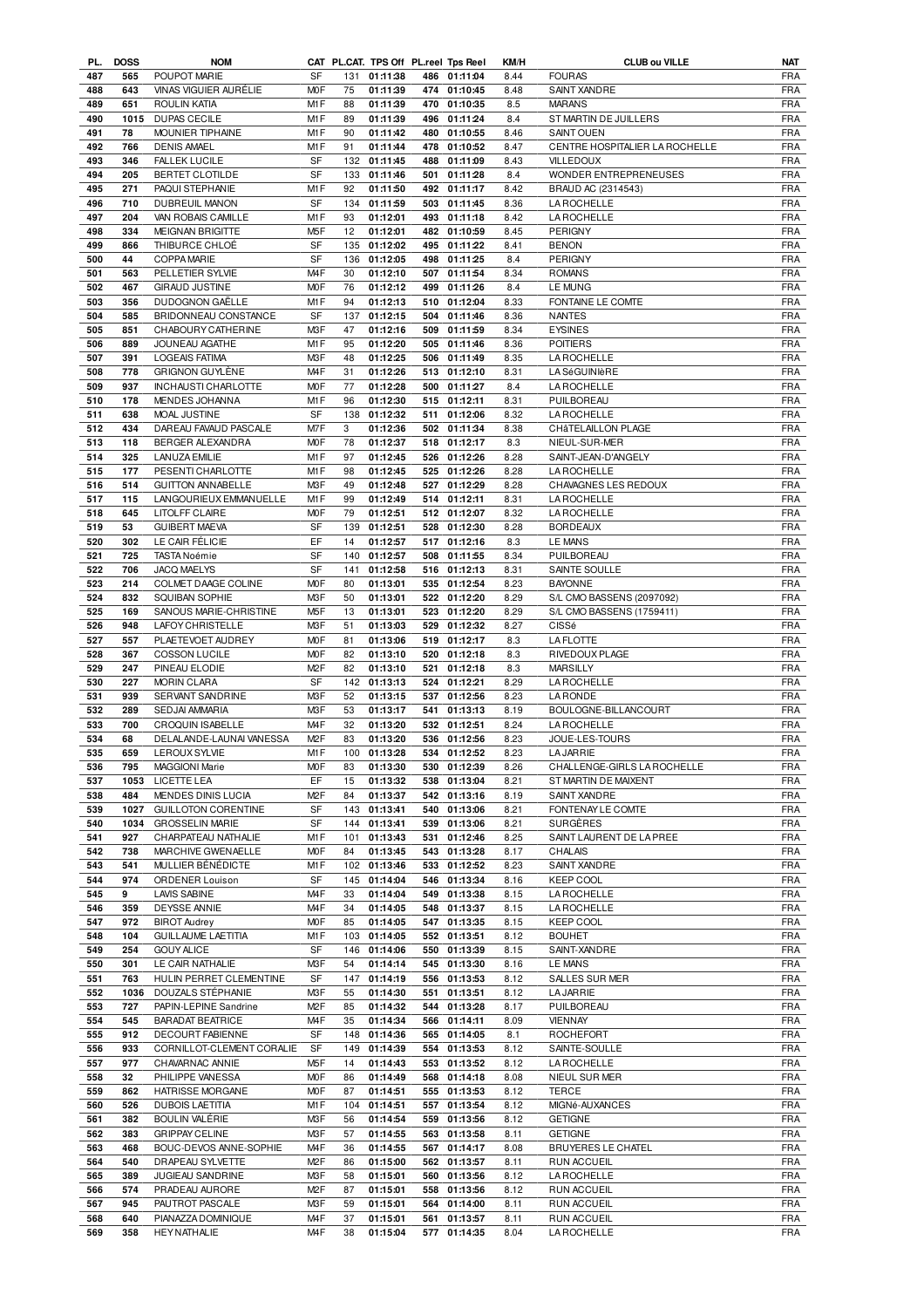| PL. | <b>DOSS</b> | <b>NOM</b>                |                  |                | CAT PL.CAT. TPS Off PL.reel Tps Reel |     |              | KM/H | <b>CLUB ou VILLE</b>        | NAT        |
|-----|-------------|---------------------------|------------------|----------------|--------------------------------------|-----|--------------|------|-----------------------------|------------|
| 570 | 307         | <b>GUERIN MAGALI</b>      | M3F              | 60             | 01:15:13                             |     | 592 01:15:07 | 7.99 | FRONTENAY ROHAN ROHAN       | <b>FRA</b> |
| 571 | 90          | <b>LALOI MANUE</b>        | M1F              | 105            | 01:15:14                             | 571 | 01:14:23     | 8.07 | <b>STE CECILE</b>           | <b>FRA</b> |
| 572 | 371         | MONIER AMELIE             | SF               | 150            | 01:15:14                             |     | 585 01:14:50 | 8.02 | <b>LA ROCHELLE</b>          | <b>FRA</b> |
|     |             |                           |                  |                |                                      |     |              |      |                             |            |
| 573 | 786         | MOALLIC ANDREA            | SF               | 151            | 01:15:14                             |     | 574 01:14:29 | 8.06 | <b>LA ROCHELLE</b>          | <b>FRA</b> |
| 574 | 297         | DUFAU FLORENCE            | M1F              | 106            | 01:15:17                             |     | 590 01:15:04 | 7.99 | <b>LA ROCHELLE</b>          | <b>FRA</b> |
| 575 | 517         | HILPERT GAËLLE            | M <sub>O</sub> F | 88             | 01:15:17                             |     | 570 01:14:22 | 8.07 | <b>AVON</b>                 | <b>FRA</b> |
| 576 | 755         | <b>BAUDOUIN CORALINE</b>  | SF               | 152            | 01:15:18                             |     | 593 01:15:08 | 7.99 | NIEUL SUR L'AUTISE          | <b>FRA</b> |
|     |             |                           |                  |                |                                      |     |              |      |                             |            |
| 577 | 407         | <b>IBANEZ SANDRA</b>      | M <sub>2</sub> F | 88             | 01:15:21                             |     | 572 01:14:28 | 8.06 | NUAILLE D'AUNIS             | <b>FRA</b> |
| 578 | 167         | FAYE DEBERNARD NATHALIE   | M <sub>2</sub> F | 89             | 01:15:22                             |     | 573 01:14:29 | 8.06 | NUAILLE D AUNIS             | <b>FRA</b> |
| 579 | 805         | AUBINEAU AURÉLIE          | M1F              | 107            | 01:15:23                             | 591 | 01:15:04     | 7.99 | CA PARTHENAY (2142779)      | <b>FRA</b> |
| 580 | 480         | <b>GARTNER MARION</b>     | M1F              | 108            | 01:15:24                             |     | 569 01:14:18 | 8.08 | ST CHRISTOPHE               | <b>FRA</b> |
|     |             |                           |                  |                |                                      |     |              |      |                             |            |
| 581 | 1045        | FALOURD FLORENCE          | M <sub>2</sub> F | 90             | 01:15:25                             |     | 576 01:14:35 | 8.04 | L'HOUMEAU                   | <b>FRA</b> |
| 582 | 342         | <b>BALLANDRAS LISA</b>    | EF               | 16             | 01:15:25                             |     | 575 01:14:35 | 8.04 | L'HOUMEAU                   | <b>FRA</b> |
| 583 | 341         | <b>BALLANDRAS EDITH</b>   | M3F              | 61             | 01:15:25                             |     | 578 01:14:36 | 8.04 | L'HOUMEAU                   | <b>FRA</b> |
| 584 | 340         | <b>BALLANDRAS MAËLLE</b>  | SF               |                | 153 01:15:26                         |     | 580 01:14:38 |      | L'HOUMEAU                   | <b>FRA</b> |
|     |             |                           |                  |                |                                      |     |              | 8.04 |                             |            |
| 585 | 343         | <b>BALLANDRAS LUCIE</b>   | JF               | 5              | 01:15:26                             | 579 | 01:14:37     | 8.04 | L'HOUMEAU                   | <b>FRA</b> |
| 586 | 536         | MENARD MARYLINE           | M <sub>5</sub> F | 15             | 01:15:28                             |     | 587 01:14:57 | 8.01 | <b>LA ROCHELLE</b>          | <b>FRA</b> |
| 587 | 215         | LANHER EMMANUELLE         | SF               | 154            | 01:15:28                             |     | 582 01:14:45 | 8.03 | <b>AYTRE</b>                | <b>FRA</b> |
|     |             |                           | <b>MOF</b>       | 89             | 01:15:29                             |     | 581 01:14:44 |      | PERIGNY                     | <b>FRA</b> |
| 588 | 11          | LEGENDRE CHARLOTTE        |                  |                |                                      |     |              | 8.03 |                             |            |
| 589 | 713         | <b>SEGUIN LAURE</b>       | M <sub>O</sub> F | 90             | 01:15:29                             | 586 | 01:14:55     | 8.01 | <b>CLAVETTE</b>             | <b>FRA</b> |
| 590 | 309         | <b>VILLAIN CATHERINE</b>  | M1F              | 109            | 01:15:46                             |     | 584 01:14:49 | 8.02 | <b>ECHIRE</b>               | <b>FRA</b> |
| 591 | 379         | MOTARD CARINE             | M3F              | 62             | 01:15:46                             |     | 583 01:14:49 | 8.02 | SAINT MARTIN DE BERNEGOUE   | <b>FRA</b> |
|     |             |                           |                  |                |                                      |     |              |      |                             |            |
| 592 | 848         | LORENZO SEVERINA          | M1F              | 110            | 01:15:47                             |     | 589 01:15:02 | 8    | <b>LA ROCHELLE</b>          | <b>FRA</b> |
| 593 | 457         | LORENC NATACHA            | M <sub>1</sub> F | 111            | 01:15:52                             |     | 588 01:14:59 | 8    | <b>LA ROCHELLE</b>          | <b>FRA</b> |
| 594 | 56          | <b>BOFELLI PASCALE</b>    | M <sub>4</sub> F | 39             | 01:15:58                             |     | 598 01:15:32 | 7.94 | PORT DES BARQUES            | <b>FRA</b> |
| 595 | 58          | <b>BOFELLI JEANNE</b>     | <b>SF</b>        | 155            | 01:15:58                             |     | 597 01:15:31 | 7.95 | PORT DES BARQUES            | <b>FRA</b> |
| 596 | 896         | VAY VALÉRIE               | M <sub>1</sub> F | 112            | 01:16:00                             |     | 596 01:15:20 | 7.96 | <b>NIORT</b>                | <b>FRA</b> |
|     |             |                           |                  |                |                                      |     |              |      |                             |            |
| 597 | 185         | PARTHENAY MÉLISSA         | SF               | 156            | 01:16:06                             |     | 609 01:15:55 | 7.9  | <b>LA PALLICE</b>           | <b>FRA</b> |
| 598 | 732         | VERGNAUD NATHALIE         | M <sub>4</sub> F | 40             | 01:16:10                             |     | 594 01:15:17 | 7.97 | MAULéON                     | <b>FRA</b> |
| 599 | 366         | <b>TAITON LAETITIA</b>    | <b>SF</b>        | 157            | 01:16:11                             |     | 595 01:15:19 | 7.97 | RIVEDOUX PLAGE              | <b>FRA</b> |
|     | 975         | CLEVELAND LAURRAINE       |                  | 158            |                                      |     | 01:15:39     |      |                             |            |
| 600 |             |                           | SF               |                | 01:16:14                             | 599 |              | 7.93 | SAINTE SOULLE               | <b>FRA</b> |
| 601 | 25          | <b>FAYE NAOMI</b>         | <b>SF</b>        | 159            | 01:16:18                             | 602 | 01:15:53     | 7.91 | <b>LA ROCHELLE</b>          | <b>FRA</b> |
| 602 | 73          | POIRIER HATT MAGALI       | M <sub>O</sub> F | 91             | 01:16:20                             |     | 612 01:16:06 | 7.88 | LAGORD                      | <b>FRA</b> |
| 603 | 886         | <b>VERCOLLIER EMELINE</b> | <b>SF</b>        | 160            | 01:16:20                             | 606 | 01:15:54     | 7.91 | <b>ERLON</b>                | <b>FRA</b> |
| 604 | 20          |                           | M1F              | 113            | 01:16:20                             |     |              |      | PUILBOREAU                  | <b>FRA</b> |
|     |             | VALLAT JULIE              |                  |                |                                      | 611 | 01:15:59     | 7.9  |                             |            |
| 605 | 897         | LE ROBELER EVELYNE        | M3F              | 63             | 01:16:30                             |     | 618 01:16:14 | 7.87 | <b>POITIERS</b>             | <b>FRA</b> |
| 606 | 512         | <b>BLANCHARD NELLY</b>    | M <sub>2</sub> F | 91             | 01:16:35                             |     | 608 01:15:55 | 7.9  | LAGORD                      | <b>FRA</b> |
| 607 | 705         | JANNAUD MANON             | SF               | 161            | 01:16:36                             |     | 601 01:15:50 | 7.91 | SAINT-OUEN-D'AUNIS          | <b>FRA</b> |
| 608 | 970         |                           | M3F              |                |                                      |     |              |      |                             | <b>FRA</b> |
|     |             | <b>BIZEUL Delphine</b>    |                  | 64             | 01:16:40                             | 600 | 01:15:41     | 7.93 | <b>KEEP COOL</b>            |            |
| 609 | 492         | CHARRUAULT MIREILLE       | M <sub>4</sub> F | 41             | 01:16:42                             | 613 | 01:16:09     | 7.88 | <b>POITIERS</b>             | <b>FRA</b> |
| 610 | 65          | <b>GUELIN FLORENCE</b>    | M1F              | 114            | 01:16:45                             | 605 | 01:15:54     | 7.91 | PéRIGNAC                    | <b>FRA</b> |
| 611 | 67          | SAMUEL BENEDICTE          | <b>MOF</b>       | 92             | 01:16:45                             |     | 607 01:15:54 | 7.91 | <b>ARS</b>                  | <b>FRA</b> |
|     |             |                           |                  |                |                                      |     |              |      |                             |            |
| 612 | 64          | CHEDEVILLE MÉLODIE        | SF               | 162            | 01:16:45                             | 604 | 01:15:54     | 7.91 | <b>CHERVES RICHEMONT</b>    | <b>FRA</b> |
| 613 | 66          | <b>MORNET MARIE</b>       | SF               | 163            | 01:16:45                             |     | 610 01:15:55 | 7.9  | MAUZé SUR LE MIGNON         | FRA        |
| 614 | 82          | PLED VÉRONIQUE            | M1F              | 115            | 01:16:46                             | 615 | 01:16:13     | 7.87 | ANGERS                      | <b>FRA</b> |
| 615 | 219         | CHUSSEAU GAELLE           | SF               | 164            | 01:16:47                             |     | 616 01:16:13 | 7.87 | <b>VOUHE</b>                | <b>FRA</b> |
|     |             |                           |                  |                |                                      |     |              |      |                             |            |
| 616 | 788         | <b>TESSIER VALERIE</b>    | M <sub>2</sub> F | 92             | 01:16:47                             | 621 | 01:16:20     | 7.86 | CROIX CHAPEAU               | <b>FRA</b> |
| 617 | 61          | PROSSAIRD SOPHIE          | M <sub>2</sub> F | 93             | 01:16:47                             |     | 623 01:16:20 | 7.86 | <b>GEAY</b>                 | <b>FRA</b> |
| 618 | 62          | <b>HEYDON EMELINE</b>     | SF               |                | 165 01:16:47                         |     | 617 01:16:13 | 7.87 | <b>ANGERS</b>               | <b>FRA</b> |
| 619 | 7           | HERVE SOPHIE              | <b>MOF</b>       | 93             | 01:16:51                             |     | 625 01:16:20 | 7.86 | CHALLENGE-GIRLS LA ROCHELLE | <b>FRA</b> |
|     |             |                           |                  |                |                                      |     |              |      |                             |            |
| 620 | 1000        | DUBROCA MARIE CÉCILE      | <b>MOF</b>       | 94             | 01:16:56                             |     | 603 01:15:53 | 7.91 | <b>LAROCHELLE</b>           | FRA        |
| 621 | 437         | DUPUY CHLOE               | M1F              | 116            | 01:17:03                             |     | 614 01:16:10 | 7.88 | <b>MARSILLY</b>             | <b>FRA</b> |
| 622 | 453         | BELHACHE HÉLÈNE           | M1F              | 117            | 01:17:06                             |     | 619 01:16:15 | 7.87 | <b>MARSILLY</b>             | <b>FRA</b> |
| 623 | 853         | PILLOT HÉLÈNE             | M3F              | 65             | 01:17:08                             |     | 637 01:16:47 | 7.81 | SAMERIGNAC (807182)         | <b>FRA</b> |
|     |             |                           |                  |                |                                      |     |              |      |                             |            |
| 624 | 854         | PILLOT ANNICK             | M8F              | $\overline{c}$ | 01:17:09                             | 641 | 01:16:50     | 7.81 | AS RUN IN NIORT (1536669)   | <b>FRA</b> |
| 625 | 623         | FOUCAULT LOUISE           | EF               | 17             | 01:17:09                             |     | 643 01:16:58 | 7.8  | <b>LUCON</b>                | <b>FRA</b> |
| 626 | 13          | DUJARDIN CATHERINE        | M <sub>5</sub> F | 16             | 01:17:17                             |     | 634 01:16:45 | 7.82 | <b>LA ROCHELLE</b>          | <b>FRA</b> |
| 627 | 917         | <b>PITON Laurence</b>     | M3F              | 66             | 01:17:19                             |     | 620 01:16:16 | 7.87 |                             | FRA        |
| 628 | 427         | <b>DUBOIS EMILIE</b>      | <b>MOF</b>       | 95             | 01:17:20                             |     | 630 01:16:33 | 7.84 | <b>LA ROCHELLE</b>          | <b>FRA</b> |
|     |             |                           |                  |                |                                      |     |              |      |                             |            |
| 629 | 719         | THOREAU FABIOLA           | SF               | 166            | 01:17:20                             |     | 642 01:16:57 | 7.8  | <b>LA JARRIE</b>            | <b>FRA</b> |
| 630 | 331         | SAILLANT VIOLAINE         | M1F              | 118            | 01:17:20                             |     | 627 01:16:23 | 7.86 | <b>L'HOUMEAU</b>            | <b>FRA</b> |
| 631 | 333         | <b>GEFFRE ELISE</b>       | M1F              | 119            | 01:17:20                             |     | 626 01:16:23 | 7.86 | <b>L'HOUMEAU</b>            | <b>FRA</b> |
| 632 | 332         | CHARBONNIER CHRISTELLE    | <b>MOF</b>       | 96             | 01:17:20                             |     | 628 01:16:25 | 7.85 | <b>L'HOUMEAU</b>            | <b>FRA</b> |
|     |             |                           |                  |                |                                      |     |              |      |                             |            |
| 633 | 810         | BERNIARD CAMILLE          | SF               | 167            | 01:17:23                             |     | 622 01:16:20 | 7.86 | SAINT-CHRISTOPHE            | <b>FRA</b> |
| 634 | 461         | TRAQUET LÉA               | SF               | 168            | 01:17:23                             |     | 624 01:16:20 | 7.86 | <b>SAINT SIMEUX</b>         | <b>FRA</b> |
| 635 | 928         | DARRIEUTORT CHANTAL       | M <sub>4</sub> F | 42             | 01:17:26                             |     | 648 01:17:17 | 7.76 | <b>IDRON</b>                | <b>FRA</b> |
| 636 | 330         | <b>HENRY CÉLINE</b>       | M1F              | 120            | 01:17:27                             |     | 629 01:16:27 | 7.85 | SAINTE MARIE DE RE          | <b>FRA</b> |
|     |             |                           |                  |                |                                      |     |              |      |                             |            |
| 637 | 981         | LAFAYSSE FANNY            | <b>MOF</b>       | 97             | 01:17:28                             |     | 633 01:16:43 | 7.82 | <b>SAINTES</b>              | <b>FRA</b> |
| 638 | 980         | DUMAS DE LA ROQUE         | SF               | 169            | 01:17:32                             |     | 638 01:16:47 | 7.81 | PESSAC                      | <b>FRA</b> |
|     |             | CHARLOTTE                 |                  |                |                                      |     |              |      |                             |            |
| 639 | 941         | <b>GODET MATHILDE</b>     | SF               | 170            | 01:17:33                             | 636 | 01:16:46     | 7.82 | <b>PARIS</b>                | <b>FRA</b> |
| 640 | 75          | LERICHE SOPHIE            | <b>MOF</b>       | 98             | 01:17:39                             |     | 631 01:16:37 | 7.83 | <b>LA ROCHELLE</b>          | <b>FRA</b> |
|     |             |                           |                  |                |                                      |     |              |      |                             |            |
| 641 | 114         | CAMY CHARLINE             | SF               | 171            | 01:17:41                             |     | 644 01:17:06 | 7.78 | SAINT-XANDRE                | <b>FRA</b> |
| 642 | 76          | MACALI DÉBORAH            | SF               | 172            | 01:17:42                             |     | 646 01:17:07 | 7.78 | <b>LA ROCHELLE</b>          | <b>FRA</b> |
| 643 | 996         | CHUPEAU SYLVIE            | M <sub>2</sub> F | 94             | 01:17:43                             |     | 645 01:17:06 | 7.78 | PRIN-DEYRANÇON              | FRA        |
| 644 | 985         | MARTINEZ TORNES BEATRIZ   | SF               | 173            | 01:17:45                             |     | 632 01:16:41 | 7.82 | <b>LA ROCHELLE</b>          | <b>ESP</b> |
|     |             |                           |                  |                |                                      |     |              |      |                             |            |
| 645 | 726         | BAUDOUIN-MICHAUD Mélanie  | <b>SF</b>        | 174            | 01:17:46                             |     | 635 01:16:45 | 7.82 | <b>NIORT</b>                | <b>FRA</b> |
| 646 | 729         | AUSSEL-GAMAURY Pauline    | M1F              | 121            | 01:17:47                             |     | 639 01:16:47 | 7.81 | LA ROCHELLE                 | <b>FRA</b> |
| 647 | 40          | <b>LAGRAVE PAULINE</b>    | <b>MOF</b>       | 99             | 01:17:51                             |     | 640 01:16:48 | 7.81 | LA ROCHELLE                 | <b>FRA</b> |
| 648 | 639         | FIGUREAU AUDREY           | <b>MOF</b>       | 100            | 01:17:57                             |     | 650 01:17:36 | 7.73 | SAINT JEAN DE LIVERSAY      | <b>FRA</b> |
|     |             |                           |                  |                |                                      |     |              |      |                             |            |
| 649 | 74          | <b>LIZOT CELINE</b>       | <b>MOF</b>       | 101            | 01:18:08                             |     | 649 01:17:35 | 7.73 | <b>LA ROCHELLE</b>          | <b>FRA</b> |
| 650 | 310         | MESNIL SANDRINE           | M <sub>2</sub> F | 95             | 01:18:16                             |     | 652 01:17:44 | 7.72 | <b>MACIF</b>                | FRA        |
|     |             |                           | SF               |                | 175 01:18:16                         |     | 647 01:17:16 | 7.77 | <b>LA ROCHELLE</b>          | <b>FRA</b> |
| 651 | 767         | LANDEIRO DOS REIS MARIE   |                  |                |                                      |     |              |      |                             |            |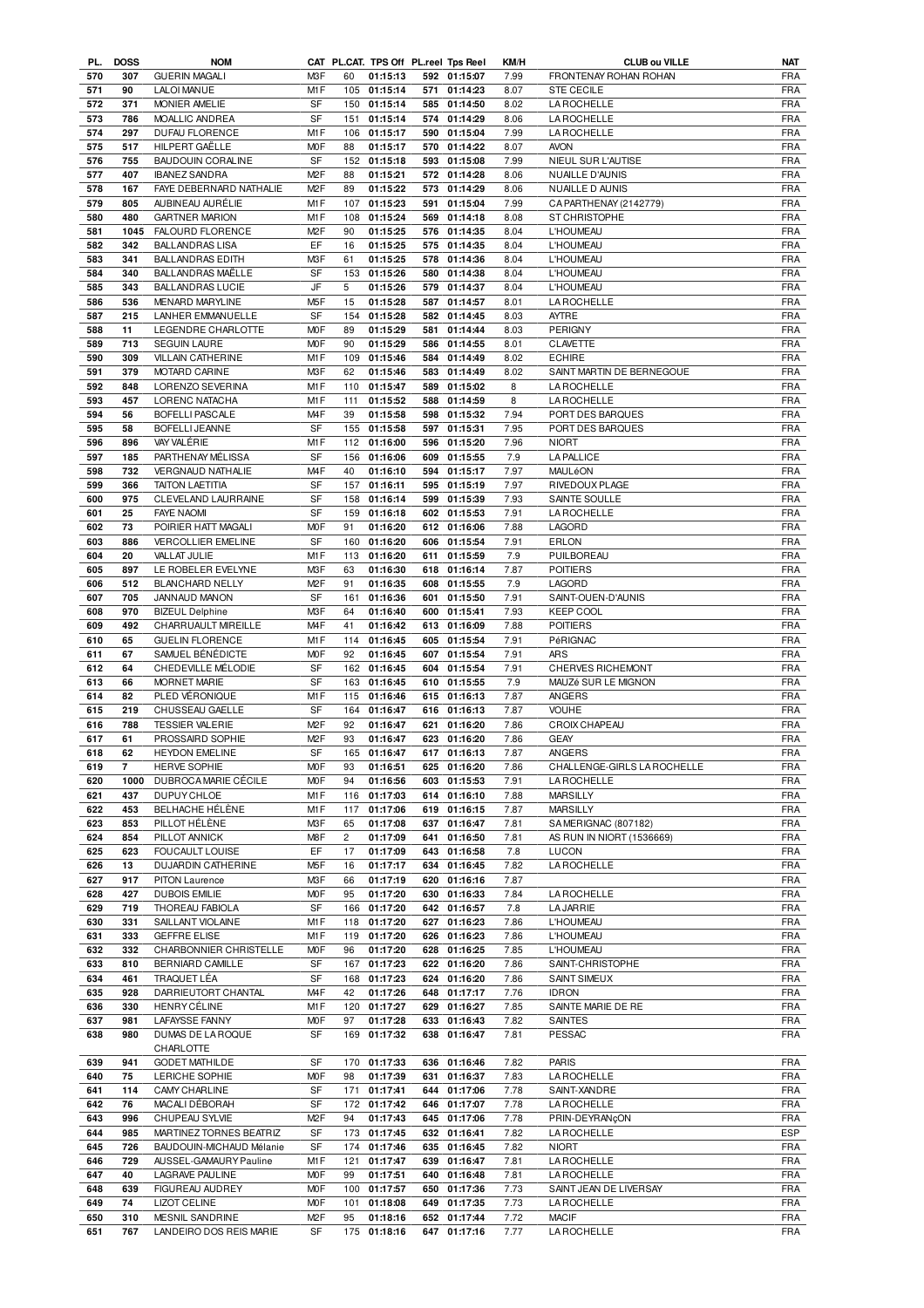| PL. | <b>DOSS</b> | <b>NOM</b>                 |                  |                | CAT PL.CAT. TPS Off PL.reel Tps Reel |     |              | KM/H    | <b>CLUB ou VILLE</b>                     | NAT        |
|-----|-------------|----------------------------|------------------|----------------|--------------------------------------|-----|--------------|---------|------------------------------------------|------------|
| 652 | 1           | ALVES MARIA                | M7F              | 4              | 01:18:26                             |     | 651 01:17:36 | 7.73    | <b>LAROCHELLE</b>                        | <b>FRA</b> |
| 653 | 604         | <b>CLAUDE CHARLINE</b>     | SF               | 176            | 01:18:34                             | 657 | 01:18:09     | 7.68    | <b>SALLES SUR MER</b>                    | FRA        |
| 654 | 969         | <b>DESOBRY Marie Anne</b>  | M1F              |                | 122 01:18:35                         | 655 | 01:17:54     | 7.7     | <b>KEEP COOL</b>                         | <b>FRA</b> |
|     |             |                            |                  |                |                                      |     |              |         |                                          |            |
| 655 | 224         | CAMUS MELANIE              | M1F              | 123            | 01:18:38                             | 654 | 01:17:53     | 7.7     | <b>LA ROCHELLE</b>                       | <b>FRA</b> |
| 656 | 954         | <b>GAYTE AUDREY</b>        | <b>MOF</b>       |                | 102 01:18:39                         | 653 | 01:17:49     | 7.71    | RIVEDOUX PLAGE                           | <b>FRA</b> |
| 657 | 931         | <b>BURYLO JENNIFER</b>     | <b>MOF</b>       | 103            | 01:18:42                             | 658 | 01:18:10     | 7.68    | <b>MARANS</b>                            | <b>FRA</b> |
| 658 | 28          | <b>HUMEAU CAROLINE</b>     | M1F              | 124            | 01:18:54                             | 656 | 01:17:55     | 7.7     | <b>VILLEDOUX</b>                         | <b>FRA</b> |
| 659 | 942         | FIGUREAU MELANIE           | M <sub>O</sub> F | 104            | 01:19:02                             | 667 | 01:18:41     | 7.63    | PONT SAINT MARTIN                        | <b>FRA</b> |
|     |             |                            |                  |                |                                      |     |              |         |                                          |            |
| 660 | 418         | <b>ROY CELINE</b>          | M3F              | 67             | 01:19:11                             | 660 | 01:18:22     | 7.66    | COPINES DE CHOC                          | <b>FRA</b> |
| 661 | 415         | DURAND STEPHANIE           | M1F              | 125            | 01:19:11                             | 659 | 01:18:20     | 7.66    | COPINES DE CHOC                          | <b>FRA</b> |
| 662 | 414         | COLOMBA LAMIT NATHALIE     | M3F              | 68             | 01:19:12                             |     | 661 01:18:22 | 7.66    | COPINES DE CHOC                          | <b>FRA</b> |
| 663 | 368         | PETITDEMANGE DÉBORAH       | SF               | 177            | 01:19:15                             |     | 673 01:18:55 | 7.6     | <b>QUIMPER</b>                           | FRA        |
|     |             |                            |                  |                |                                      |     |              |         |                                          |            |
| 664 | 554         | <b>GUILLEMOT SOKINA</b>    | M1F              | 126            | 01:19:16                             |     | 666 01:18:39 | 7.63    | <b>LA ROCHELLE</b>                       | <b>FRA</b> |
| 665 | 483         | LE BRAZIDEC PATRICIA       | M3F              | 69             | 01:19:16                             |     | 662 01:18:23 | 7.65    | PERIGNY                                  | <b>FRA</b> |
| 666 | 446         | HERNANDEZ STÉPHANIE        | M <sub>2</sub> F | 96             | 01:19:18                             |     | 670 01:18:50 | 7.61    | DéPARTEMENT 17                           | <b>FRA</b> |
| 667 | 991         | BROUARD STEPHANIE          | M1F              | 127            | 01:19:20                             |     | 672 01:18:52 | 7.61    | DéPARTEMENT 17                           | <b>FRA</b> |
| 668 | 22          | SOUCHAY SYLVIANE           | M <sub>5</sub> F | 17             | 01:19:25                             |     | 676 01:19:12 | 7.58    | <b>LA JARNE</b>                          | <b>FRA</b> |
|     |             |                            |                  |                |                                      |     |              |         |                                          |            |
| 669 | 198         | DORE CATHERINE             | M <sub>5</sub> F | 18             | 01:19:31                             |     | 674 01:19:03 | 7.59    | LA ROCHELLE                              | <b>FRA</b> |
| 670 | 612         | <b>BLANCHARD BRIGITTE</b>  | M <sub>4</sub> F | 43             | 01:19:37                             |     | 663 01:18:33 | 7.64    | <b>LA ROCHELLE</b>                       | <b>FRA</b> |
| 671 | 672         | CHARRUYER SARAH            | SF               | 178            | 01:19:39                             |     | 664 01:18:34 | 7.64    | <b>LA FLOTTE</b>                         | <b>FRA</b> |
| 672 | 673         | LOISON SANDRA              | SF               | 179            | 01:19:39                             | 665 | 01:18:35     | 7.64    | <b>LA ROCHELLE</b>                       | <b>FRA</b> |
|     |             |                            |                  |                |                                      |     |              |         |                                          |            |
| 673 | 610         | BEREAU NADINE              | M <sub>4</sub> F | 44             | 01:19:41                             | 668 | 01:18:44     | 7.62    | PUILBOREAU                               | <b>FRA</b> |
| 674 | 584         | <b>BONEILL SOPHIE</b>      | M3F              | 70             | 01:19:41                             |     | 689 01:19:41 | 7.53    | PUILBOREAU                               | <b>FRA</b> |
| 675 | 834         | <b>GAUTIER KATIA</b>       | M3F              | 71             | 01:19:45                             |     | 669 01:18:46 | 7.62    | MELLE                                    | <b>FRA</b> |
| 676 | 1026        | <b>LAURY JULIE</b>         | SF               | 180            | 01:19:52                             |     | 671 01:18:51 | 7.61    | DéPARTEMENT 17                           | <b>FRA</b> |
| 677 | 955         | PALLARES DOROTHÉE          | M <sub>O</sub> F | 105            | 01:20:01                             |     | 684 01:19:29 | 7.55    | <b>CHUISNES</b>                          | <b>FRA</b> |
|     |             |                            |                  |                |                                      |     |              |         |                                          |            |
| 678 | 91          | PICAMAL MARIE-JULIE        | M1F              | 128            | 01:20:04                             |     | 675 01:19:07 | 7.58    | PUILBOREAU                               | <b>FRA</b> |
| 679 | 275         | <b>VERQUERE MATHILDE</b>   | <b>SF</b>        | 181            | 01:20:05                             |     | 691 01:19:54 | 7.51    | PARIS <sub>18</sub>                      | <b>FRA</b> |
| 680 | 951         | DEGEORGE SYLVIE            | M <sub>4</sub> F | 45             | 01:20:05                             | 681 | 01:19:23     | 7.56    | AYTRé                                    | <b>FRA</b> |
| 681 | 361         | <b>BIJU CHARLOTTE</b>      | <b>MOF</b>       | 106            | 01:20:08                             |     | 685 01:19:32 | 7.54    | SAINT-SAUVEUR D'AUNIS                    | <b>FRA</b> |
|     |             |                            |                  |                |                                      |     |              |         |                                          |            |
| 682 | 1012        | PATOUX AURÉLIE             | M <sub>2</sub> F | 97             | 01:20:09                             | 683 | 01:19:28     | 7.55    | VéRINES                                  | <b>FRA</b> |
| 683 | 733         | <b>MIMMAS PATRICIA</b>     | M <sub>2</sub> F | 98             | 01:20:10                             |     | 688 01:19:39 | 7.53    | FITNESS CORP                             | <b>FRA</b> |
| 684 | 546         | <b>BAREAU ELODIE</b>       | M1F              | 129            | 01:20:12                             |     | 680 01:19:21 | 7.56    | SALLES SUR MER                           | <b>FRA</b> |
| 685 | 594         | DARTY AURELIE              | M <sub>O</sub> F | 107            | 01:20:12                             |     | 682 01:19:24 | 7.56    | AIGREFEUILLE-D'AUNIS                     | <b>FRA</b> |
| 686 | 345         | <b>BIJU MELANIE</b>        | M <sub>O</sub> F | 108            | 01:20:14                             |     | 687 01:19:38 | 7.53    | <b>VILLEDOUXL</b>                        | <b>FRA</b> |
|     |             |                            |                  |                |                                      |     |              |         |                                          |            |
| 687 | 606         | KACZMAREK MAGALI           | M1F              | 130            | 01:20:14                             |     | 677 01:19:16 | 7.57    | DéPARTEMENT 17                           | <b>FRA</b> |
| 688 | 433         | <b>BRUMAUD NATHALIE</b>    | M4F              | 46             | 01:20:21                             |     | 686 01:19:32 | 7.54    | <b>SAINT LEGER</b>                       | <b>FRA</b> |
| 689 | 315         | MOUTEL BARBARA             | M <sub>2</sub> F | 99             | 01:20:21                             |     | 698 01:20:11 | 7.48    | <b>LA JARNE</b>                          | <b>FRA</b> |
| 690 | 636         | JAVRY LAURENCE             | M <sub>2</sub> F | 100            | 01:20:22                             | 678 | 01:19:17     | 7.57    | <b>ST XANDRE</b>                         | <b>FRA</b> |
|     |             |                            |                  |                |                                      |     |              |         |                                          |            |
| 691 | 635         | AAZZABI LAETITIA           | M1F              | 131            | 01:20:23                             | 679 | 01:19:19     | 7.56    | ANDILLY                                  | <b>FRA</b> |
| 692 | 1002        | BONHOMME CAROLE            | M1F              | 132            | 01:20:36                             | 705 | 01:20:31     | 7.45    | FRATER ATHLE BARRET BARBEZIEUX (1999777) | <b>FRA</b> |
| 693 | 665         | BAYLES TEMPLIER AURELIE    | M <sub>O</sub> F | 109            | 01:20:36                             | 701 | 01:20:27     | 7.46    | FRATER ATHLE BARRET BARBEZIEUX (2388546) | <b>FRA</b> |
| 694 | 592         | <b>BOUYER SABRINA</b>      | <b>MOF</b>       | 110            | 01:20:36                             | 702 | 01:20:28     | 7.46    | FRATER ATHLE BARRET BARBEZIEUX (2231694) | <b>FRA</b> |
| 695 | 230         | COLMET DAAGE ANNE          | M <sub>5</sub> F | 19             | 01:20:43                             | 708 | 01:20:37     | 7.44    | <b>LA ROCHELLE</b>                       | <b>FRA</b> |
|     |             |                            |                  |                |                                      |     |              |         |                                          |            |
| 696 | 272         | <b>GABORIT ESTELLE</b>     | M <sub>O</sub> F | 111            | 01:20:45                             | 690 | 01:19:41     | 7.53    | SAINT JEAN DE LIVERSAY                   | <b>FRA</b> |
| 697 | 633         | DELAHAYE CLAIRE            | M3F              | 72             | 01:20:50                             |     | 697 01:20:10 | 7.48    | <b>NIORT</b>                             | <b>FRA</b> |
| 698 | 847         | RIVAULT CLAUDINE           | M3F              | 73             | 01:20:50                             | 700 | 01:20:13     | 7.48    | MIGNE AUXANCES                           | <b>FRA</b> |
|     |             |                            |                  |                | 01:20:51                             |     | 693 01:20:00 | 7.5     | <b>SAINTES</b>                           | <b>FRA</b> |
|     |             |                            |                  |                |                                      |     |              |         |                                          |            |
| 699 | 189         | <b>BILLAUD SOPHIE</b>      | M <sub>2</sub> F | 101            |                                      |     |              |         |                                          |            |
| 700 | 159         | CHARDON DU RANQUET         | M <sub>O</sub> F | 112            | 01:20:58                             |     | 696 01:20:03 | $7.5\,$ | LES LIENS DU COEUR                       | <b>FRA</b> |
|     |             | BERNARD GAËLLE             |                  |                |                                      |     |              |         |                                          |            |
| 701 | 644         | <b>BRAUD CHARLOTTE</b>     | M1F              | 133            | 01:21:04                             |     | 692 01:20:00 | 7.5     | <b>RUN ACCUEIL</b>                       | <b>FRA</b> |
| 702 | 956         | MONTEIRO CLAIRE            | EF               | 18             | 01:21:04                             |     | 695 01:20:02 | 7.5     | CARQUEFOU                                | <b>FRA</b> |
|     |             |                            |                  |                |                                      |     |              |         |                                          |            |
| 703 | 373         | COSTE CLAUDINE             | M <sub>5</sub> F | 20             | 01:21:04                             |     | 694 01:20:01 | $7.5\,$ | <b>RUN ACCUEIL</b>                       | <b>FRA</b> |
| 704 | 708         | <b>BOUTIN ISABELLE</b>     | M4F              | 47             | 01:21:08                             |     | 709 01:20:52 | 7.42    | CHAMBRAY LES TOURS                       | <b>FRA</b> |
| 705 | 336         | NIVARD CAROLINE            | M0F              | 113            | 01:21:08                             | 699 | 01:20:11     | 7.48    | <b>BORDEAUX</b>                          | <b>FRA</b> |
| 706 | 515         | LESCOAT ALEXANDRA          | M3F              | 74             | 01:21:20                             |     | 707 01:20:33 | 7.45    | PERIGNY                                  | <b>FRA</b> |
|     |             |                            |                  |                |                                      |     |              |         |                                          |            |
| 707 | 525         | <b>FEAUGAS CHRISTINE</b>   | M3F              | 75             | 01:21:20                             | 706 | 01:20:32     | 7.45    | PERIGNY                                  | <b>FRA</b> |
| 708 | 926         | MARC AURÉLIE               | M1F              | 134            | 01:21:26                             |     | 703 01:20:28 | 7.46    | SAINT LAURENT DE LA PREE                 | <b>FRA</b> |
| 709 | 863         | RINALDI MORGANE            | SF               | 182            | 01:21:26                             |     | 710 01:20:53 | 7.42    | ZONE RéVOLUTION                          | <b>FRA</b> |
| 710 | 625         | <b>BUISSON GAELLE</b>      | M <sub>2</sub> F | 102            | 01:21:27                             |     | 704 01:20:29 | 7.45    | DéPARTEMENT 17                           | <b>FRA</b> |
| 711 | 202         | RUTH ALEXANDRINE           | SF               | 183            | 01:21:32                             |     | 713 01:21:14 | 7.39    | ST MARTIN DE Ré                          | <b>FRA</b> |
|     |             |                            |                  |                |                                      |     |              |         |                                          |            |
| 712 | 201         | RUTH JULIA                 | <b>MOF</b>       | 114            | 01:21:32                             |     | 714 01:21:16 | 7.38    | <b>LOIX</b>                              | <b>FRA</b> |
| 713 | 935         | STERDYNIAK PAULINE         | <b>MOF</b>       | 115            | 01:21:34                             | 711 | 01:20:53     | 7.42    | <b>POITIERS</b>                          | <b>FRA</b> |
| 714 | 351         | <b>GRADAIVE CHRISTELLE</b> | M <sub>2</sub> F | 103            | 01:21:48                             | 723 | 01:21:41     | 7.35    | LES GASSOUSES                            | <b>FRA</b> |
| 715 | 499         | TURCHIARELLI STEPHANIE     | M1F              | 135            | 01:21:56                             |     | 716 01:21:32 | 7.36    | LIGNIERES SONNEVILLE                     | <b>FRA</b> |
|     | 479         |                            | M <sub>2</sub> F | 104            |                                      | 717 |              | 7.36    |                                          |            |
| 716 |             | <b>JOUMIER SANDRA</b>      |                  |                | 01:21:56                             |     | 01:21:32     |         | CRITEUIL-LA-MAGDELEINE                   | <b>FRA</b> |
| 717 | 761         | CHAUVIN AMÉLIE             | SF               | 184            | 01:21:58                             | 721 | 01:21:38     | 7.35    | <b>LA ROCHELLE</b>                       | <b>FRA</b> |
| 718 | 815         | TRUTEAU MARINE             | SF               | 185            | 01:21:59                             |     | 720 01:21:36 | 7.35    | AYTRé                                    | <b>FRA</b> |
| 719 | 218         | SOUCHET AMELIE             | M1F              | 136            | 01:22:01                             |     | 712 01:21:06 | 7.4     | CHAURAY                                  | <b>FRA</b> |
| 720 | 170         | <b>VIEL CATHERINE</b>      | M <sub>4</sub> F | 48             | 01:22:05                             |     | 715 01:21:26 | 7.37    | PARTHENAY                                | <b>FRA</b> |
|     |             |                            |                  |                |                                      |     |              |         |                                          |            |
| 721 | 474         | POUPIN HELENE              | M1F              | 137            | 01:22:21                             |     | 732 01:21:55 | 7.32    | DéPARTEMENT 17                           | <b>FRA</b> |
| 722 | 139         | TOURNEUR VANESSA           | M <sub>2</sub> F | 105            | 01:22:23                             |     | 719 01:21:34 | 7.36    | <b>SURGERES</b>                          | <b>FRA</b> |
| 723 | 449         | ROBIN MARY PIERRE          | M6F              | $\overline{7}$ | 01:22:28                             |     | 718 01:21:33 | 7.36    | <b>SAINTES</b>                           | <b>FRA</b> |
| 724 | 323         | <b>TABUSSE VIRGINIE</b>    | M3F              | 76             | 01:22:32                             |     | 727 01:21:51 | 7.33    | <b>NIMES</b>                             | <b>FRA</b> |
|     |             |                            |                  |                |                                      |     |              |         |                                          |            |
| 725 | 393         | <b>BARET LAURENCE</b>      | M3F              | 77             | 01:22:34                             |     | 722 01:21:39 | 7.35    | <b>IUT GB</b>                            | <b>FRA</b> |
| 726 | 83          | <b>FORGERIT MARIE</b>      | M <sub>2</sub> F | 106            | 01:22:36                             |     | 726 01:21:50 | 7.33    | ST GEORGES DES COTEAUX                   | <b>FRA</b> |
| 727 | 678         | MOREAU-VAUZELLE CAROLE     | M3F              | 78             | 01:22:37                             |     | 735 01:22:09 | 7.3     | SAINY-JEAN DE LIVERSAY                   | FRA        |
| 728 | 1001        | DOS SANTOS JOANA           | M1F              | 138            | 01:22:37                             |     | 730 01:21:55 | 7.32    | <b>THAIRE</b>                            | <b>FRA</b> |
|     |             |                            |                  |                |                                      |     |              |         |                                          |            |
| 729 | 997         | <b>DELLION NOEMIE</b>      | SF               | 186            | 01:22:38                             | 731 | 01:21:55     | 7.32    | <b>THAIRE</b>                            | <b>FRA</b> |
| 730 | 943         | REVAULT MATHILDE           | SF               | 187            | 01:22:39                             | 728 | 01:21:51     | 7.33    | DOMPIERRE SUR MER                        | <b>FRA</b> |
| 731 | 135         | <b>JAKOB NINON</b>         | SF               | 188            | 01:22:40                             |     | 729 01:21:51 | 7.33    | <b>JONZAC</b>                            | <b>FRA</b> |
| 732 | 128         | BOUFFANDEAU ISABELLE       | M1F              | 139            | 01:22:48                             |     | 725 01:21:49 | 7.33    | PUILBOREAU                               | FRA        |
| 733 | 120         | DEVAUX NELLY               | M <sub>4</sub> F | 49             | 01:22:48                             |     | 739 01:22:42 | 7.26    | S/L US SAINTES ATHLETISME (2185738)      | <b>FRA</b> |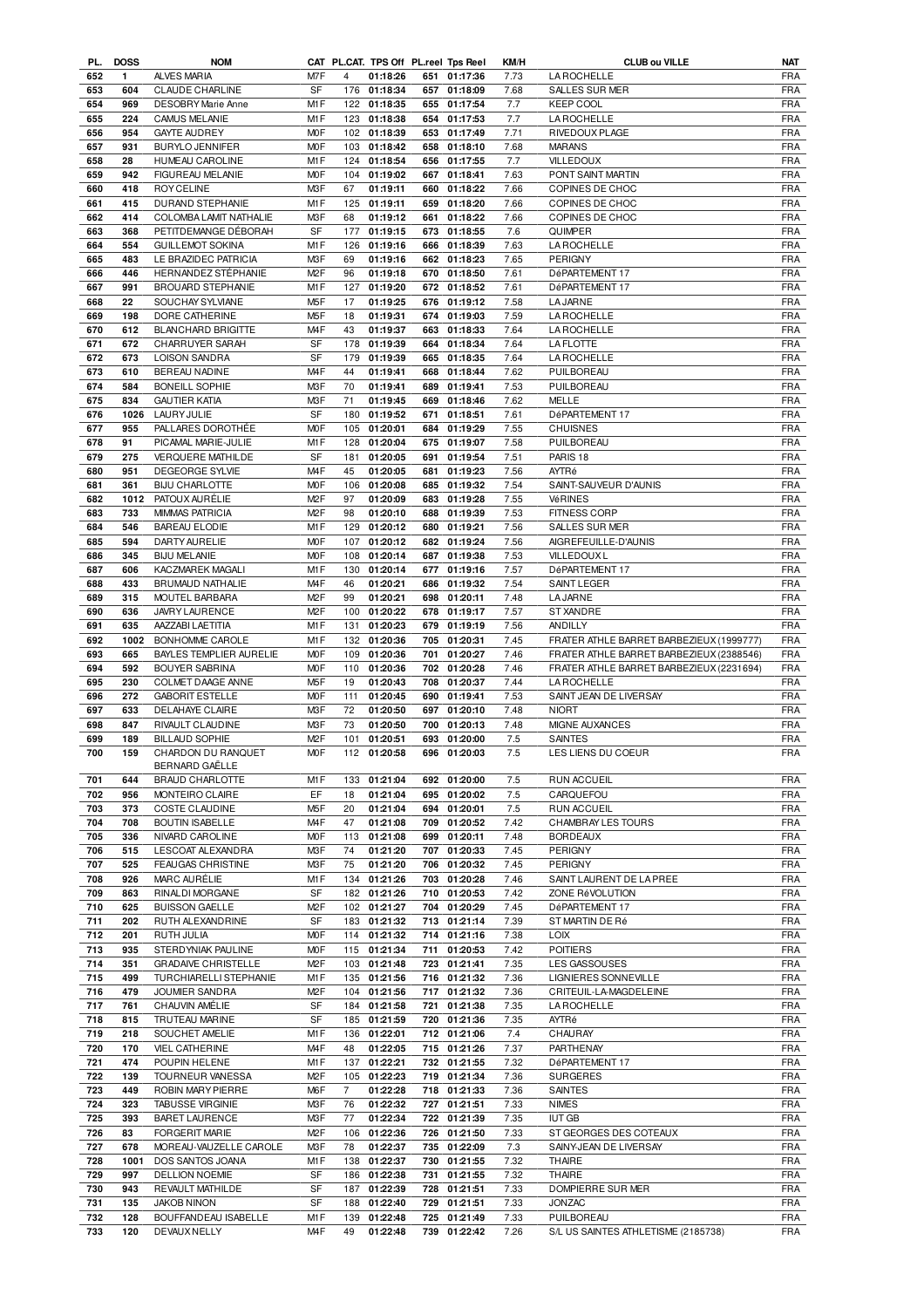|     | PL. DOSS | <b>NOM</b>                |                  |                |              |     | CAT PL.CAT. TPS Off PL.reel Tps Reel | KM/H | <b>CLUB ou VILLE</b>                 | <b>NAT</b> |
|-----|----------|---------------------------|------------------|----------------|--------------|-----|--------------------------------------|------|--------------------------------------|------------|
| 734 | 376      | LENNE CÉCILE              | M <sub>1</sub> F |                | 140 01:22:48 |     | 724 01:21:46                         | 7.34 | PUILBOREAU                           | <b>FRA</b> |
| 735 | 603      | DA SILVA NATHALIE         | M <sub>3</sub> F | 79             | 01:22:53     |     | 733 01:22:06                         | 7.31 | LYS HAUT LAYON                       | <b>FRA</b> |
| 736 | 591      | BORDRON-PASQUIER MARIE-   | M <sub>5</sub> F | 21             | 01:22:53     |     | 734 01:22:06                         | 7.31 | S/L VIHIERS (1935079)                | <b>FRA</b> |
|     |          | <b>AGNES</b>              |                  |                |              |     |                                      |      |                                      |            |
|     |          |                           |                  |                |              |     |                                      |      |                                      |            |
| 737 | 110      | <b>BEIGNON CÉCILE</b>     | M3F              | 80             | 01:23:06     |     | 738 01:22:33                         | 7.27 | NIEUL SUR MER                        | <b>FRA</b> |
| 738 | 111      | TRIEAU EVA                | EF               | 19             | 01:23:06     |     | 737 01:22:33                         | 7.27 | LA ROCHELLE                          | <b>FRA</b> |
| 739 | 967      | <b>BOUVIER Juliette</b>   | <b>SF</b>        | 189            | 01:23:09     |     | 736 01:22:20                         | 7.29 | <b>KEEP COOL</b>                     | <b>FRA</b> |
| 740 | 242      | <b>BODIN CLÉMENCE</b>     | <b>SF</b>        | 190            | 01:23:14     |     | 742 01:23:00                         | 7.23 | PARTHENAY                            | <b>FRA</b> |
| 741 | 701      | SAVOIE ISABELLE           | M <sub>4</sub> F | 50             | 01:23:14     |     | 743 01:23:01                         | 7.23 | PARTHENAY                            | <b>FRA</b> |
| 742 | 243      | <b>BODIN FLORENCE</b>     | M <sub>4</sub> F | 51             | 01:23:14     |     | 741 01:22:59                         | 7.23 | PARTHENAY                            | <b>FRA</b> |
|     |          |                           |                  |                |              |     |                                      |      |                                      |            |
| 743 | 313      | DEVEZEAU AURÉLIE          | M <sub>2</sub> F | 107            | 01:23:23     |     | 740 01:22:58                         | 7.23 | <b>FONTCOUVERTE</b>                  | <b>FRA</b> |
| 744 | 621      | MONTAGNE CAMILLE          | <b>SF</b>        | 191            | 01:23:40     |     | 747 01:23:19                         | 7.2  | <b>ESNANDES</b>                      | <b>FRA</b> |
| 745 | 240      | SCHEYDER HÉLÈNE           | <b>MOF</b>       | 116            | 01:23:40     |     | 746 01:23:19                         | 7.2  | CENTRE RICHELIEU                     | <b>FRA</b> |
| 746 | 497      | RAIMOND CAROLE            | M1F              | 141            | 01:23:48     |     | 754 01:23:37                         | 7.18 | SAINT-XANDRE                         | <b>FRA</b> |
| 747 | 298      | BLAINEAU VALERIE          | M <sub>4F</sub>  | 52             | 01:23:54     |     | 751 01:23:31                         | 7.18 | JARNAC ATHLETISME (1037415)          | <b>FRA</b> |
| 748 | 744      | LAPEGUE CÉLINE            | M <sub>2</sub> F |                | 108 01:23:59 |     | 745 01:23:17                         | 7.2  | <b>LA ROCHELLE</b>                   | <b>FRA</b> |
| 749 | 756      | <b>DELION AURORE</b>      | M <sub>O</sub> F | 117            | 01:23:59     |     | 748 01:23:24                         | 7.19 | MOUTIERS SOUS CHANTEMERLE            | <b>FRA</b> |
| 750 | 255      |                           | M <sub>4F</sub>  | 53             |              |     | 744 01:23:04                         | 7.22 | <b>PARIS</b>                         | <b>FRA</b> |
|     |          | THIERRY CORINNE           |                  |                | 01:24:04     |     |                                      |      |                                      |            |
| 751 | 791      | <b>BUISSON Aurelie</b>    | SF               | 192            | 01:24:13     |     | 752 01:23:36                         | 7.18 | CHALLENGE-GIRLS LA ROCHELLE          | <b>FRA</b> |
| 752 | 570      | HOECKMAN VÉRONIQUE        | M <sub>2</sub> F | 109            | 01:24:13     |     | 753 01:23:37                         | 7.18 | <b>GARGENVILLE</b>                   | <b>FRA</b> |
| 753 | 794      | <b>GRIMAUD Fanny</b>      | <b>MOF</b>       | 118            | 01:24:18     |     | 749 01:23:26                         | 7.19 | CHALLENGE-GIRLS LA ROCHELLE          | <b>FRA</b> |
| 754 | 792      | <b>CASTEL Marine</b>      | <b>SF</b>        |                | 193 01:24:18 |     | 750 01:23:31                         | 7.18 | CHALLENGE-GIRLS LA ROCHELLE          | <b>FRA</b> |
| 755 | 304      | ALONSO SOPHIA             | M <sub>1</sub> F | 142            | 01:24:19     |     | 755 01:23:50                         | 7.16 | <b>ROCHEFORT</b>                     | <b>FRA</b> |
| 756 | 429      | PAPET AUDREY              | M <sub>1</sub> F |                | 143 01:24:30 |     | 760 01:24:17                         | 7.12 | LES FOULÉES RENÉ CAILLIÉ             | <b>FRA</b> |
|     |          |                           |                  |                |              |     |                                      |      |                                      |            |
| 757 | 583      | MORISSET CLARISSE         | JF               | 6              | 01:24:31     |     | 756 01:23:54                         | 7.15 | ECHIRé                               | <b>FRA</b> |
| 758 | 432      | REBELO NATHALIE           | M <sub>2</sub> F |                | 110 01:24:31 |     | 761 01:24:17                         | 7.12 | LES FOULÉES RENÉ CAILLIÉ             | <b>FRA</b> |
| 759 | 455      | BONNET CATHERINE          | M <sub>2</sub> F | 111            | 01:24:32     |     | 762 01:24:17                         | 7.12 | LES FOULÉES RENÉ CAILLIÉ             | <b>FRA</b> |
| 760 | 360      | LOCTEAU CLAUDETTE         | M7F              | 5              | 01:24:36     |     | 757 01:24:08                         | 7.13 | ST XANDRE                            | <b>FRA</b> |
| 761 | 312      | MARTIN CHRISTELLE         | M <sub>2</sub> F | 112            | 01:24:37     |     | 758 01:24:13                         | 7.12 | COGNAC                               | <b>FRA</b> |
| 762 | 305      | LAUDRIN DOMINIQUE         | M <sub>4F</sub>  | 54             | 01:24:41     |     | 763 01:24:19                         | 7.12 | <b>DOMPIERRE</b>                     | <b>FRA</b> |
| 763 | 532      | <b>SCHATT CÉLINE</b>      | <b>MOF</b>       | 119            | 01:24:44     |     | 768 01:24:26                         | 7.11 | LATRANCHE-SUR-MER                    | <b>BEL</b> |
|     |          |                           |                  |                |              |     |                                      |      |                                      |            |
| 764 | 620      | COLOMBO SYLVIE            | M <sub>4F</sub>  | 55             | 01:24:53     |     | 765 01:24:24                         | 7.11 | LAGORD                               | <b>FRA</b> |
| 765 | 1047     | <b>REJASSE CORINE</b>     | M3F              | 81             | 01:24:54     |     | 771 01:24:29                         | 7.1  | <b>MORNAC</b>                        | <b>FRA</b> |
| 766 | 338      | DESCHAMPS CHRISTINE       | M <sub>2</sub> F | 113            | 01:25:09     |     | 772 01:24:29                         | 7.1  | <b>LIMOGES</b>                       | <b>FRA</b> |
| 767 | 911      | ROBIN ALISON              | SF               | 194            | 01:25:10     |     | 767 01:24:26                         | 7.11 | <b>KEEP COOL</b>                     | <b>FRA</b> |
| 768 | 909      | BERNARD SÉVERINE          | M <sub>2</sub> F | 114            | 01:25:12     |     | 779 01:24:56                         | 7.06 | AYTRé                                | <b>FRA</b> |
| 769 | 973      | FAVREAU Camille           | SF               |                | 195 01:25:13 |     | 770 01:24:28                         | 7.1  | <b>KEEP COOL</b>                     | <b>FRA</b> |
| 770 | 426      | MARIUS LAURENCE           | M1F              | 144            | 01:25:15     |     | 759 01:24:13                         | 7.12 | <b>BORDEAUX</b>                      | <b>FRA</b> |
|     |          |                           |                  |                |              |     |                                      |      |                                      |            |
| 771 | 1011     | <b>BLANCHET CECILIA</b>   | <b>SF</b>        |                | 196 01:25:16 |     | 764 01:24:19                         | 7.12 | SAINTES                              | <b>FRA</b> |
| 772 | 968      | <b>AUBEL Adeline</b>      | M1F              |                | 145 01:25:19 |     | 773 01:24:35                         | 7.09 | <b>KEEP COOL</b>                     | <b>FRA</b> |
| 773 | 721      | GAITEE-LOGERAIS CORINNE   | M <sub>4</sub> F | 56             | 01:25:19     |     | 766 01:24:25                         | 7.11 | NIEUL SUR MER                        | <b>FRA</b> |
| 774 | 771      | <b>CAILLE SYLVIE</b>      | M <sub>4</sub> F | 57             | 01:25:20     |     | 769 01:24:26                         | 7.11 | CHOISISSEZ UNE VILLE                 | <b>FRA</b> |
| 775 | 648      | <b>BETIN VALERIE</b>      | M <sub>2</sub> F | 115            | 01:25:33     |     | 775 01:24:50                         | 7.07 | <b>ROCHEFORT</b>                     | <b>FRA</b> |
| 776 | 683      | TOURREUIL CAMILLE         | EF               | 20             | 01:25:37     |     | 776 01:24:53                         | 7.07 | <b>ROCHEFORT</b>                     | <b>FRA</b> |
|     | 684      | TOURREUIL MAGALIE         | M3F              | 82             |              |     |                                      | 7.07 | <b>ROCHEFORT</b>                     | <b>FRA</b> |
| 777 |          |                           |                  |                | 01:25:38     |     | 777 01:24:55                         |      |                                      |            |
| 778 | 685      | TOURREUIL ELOÏSE          | JF               | $\overline{7}$ | 01:25:38     |     | 778 01:24:55                         | 7.07 | <b>ROCHEFORT</b>                     | <b>FRA</b> |
| 779 | 949      | GAZEAU CHAUVIN NATHALIE   | M <sub>4</sub> F | 58             | 01:25:42     | 774 | 01:24:48                             | 7.08 | <b>BEUGNON-THIREUIL</b>              | <b>FRA</b> |
| 780 | 248      | <b>GUEYE JULIE</b>        | <b>MOF</b>       |                | 120 01:25:43 |     | 781 01:24:59                         | 7.06 | CHâTELAILLON-PLAGE                   | <b>FRA</b> |
| 781 | 460      | DEPRE DANIELLE            | M3F              | 83             | 01:25:48     |     | 784 01:25:34                         | 7.01 | LES FOULÉES RENÉ CAILLIÉ             | <b>FRA</b> |
| 782 | 469      | BALEGANT AUDREY           | <b>MOF</b>       | 121            | 01:25:48     |     | 785 01:25:36                         | 7.01 | <b>LACRèCHE</b>                      | <b>FRA</b> |
| 783 | 374      | <b>BLENEAU ELODIE</b>     | M1F              | 146            | 01:25:53     |     | 780 01:24:59                         | 7.06 | <b>NIORT (79)</b>                    | <b>FRA</b> |
| 784 | 344      | BLENEAU MARIE-HÉLÈNE      | M <sub>5</sub> F | 22             | 01:25:53     | 782 | 01:24:59                             | 7.06 | <b>ROCHEFORT</b>                     | <b>FRA</b> |
| 785 | 575      | <b>MORIN SYLVIE</b>       | M <sub>5</sub> F | 23             | 01:26:07     |     | 786 01:25:47                         | 6.99 | SAINT DENIS DE PALIN                 | <b>FRA</b> |
|     |          |                           |                  |                |              |     |                                      |      |                                      |            |
| 786 | 196      | <b>DEGRIS LAURA</b>       | SF               | 197            | 01:26:10     |     | 783 01:25:17                         | 7.04 | LES LIENS DU COEUR                   | <b>FRA</b> |
| 787 | 77       | <b>BOITA SOPHIE</b>       | M <sub>O</sub> F | 122            | 01:26:26     | 787 | 01:25:52                             | 6.99 | LA ROCHELLE                          | <b>FRA</b> |
| 788 | 560      | RICHARD CORINNE           | M3F              | 84             | 01:26:56     | 789 | 01:26:27                             | 6.94 | MESCHERS SUR GIRONDE                 | <b>FRA</b> |
| 789 | 616      | DANIS CAROLE              | M <sub>4</sub> F | 59             | 01:26:57     | 792 | 01:26:46                             | 6.92 | LE PECQ                              | <b>FRA</b> |
| 790 | 256      | <b>BOUDIER CHRISTIANE</b> | M6F              | 8              | 01:27:16     | 788 | 01:26:12                             | 6.96 | <b>PARIS</b>                         | <b>FRA</b> |
| 791 | 919      | <b>RENOU PATRICIA</b>     | M6F              | 9              | 01:27:17     | 791 | 01:26:39                             | 6.92 | <b>L'HOUMEAU</b>                     | <b>FRA</b> |
| 792 | 46       | <b>OUVRARD KATIA</b>      | M1F              | 147            | 01:27:25     | 790 | 01:26:29                             | 6.94 | <b>SAINT VIVIEN</b>                  | <b>FRA</b> |
| 793 | 627      | ROUX ALEXANDRA            | M <sub>2</sub> F | 116            | 01:27:45     | 793 | 01:27:32                             | 6.85 | <b>FITNESS CORP</b>                  | <b>FRA</b> |
|     |          |                           |                  |                |              |     |                                      |      |                                      |            |
| 794 | 799      | PATOLE EDOUMBA Elise      | M <sub>2</sub> F | 117            | 01:28:47     | 796 | 01:28:21                             | 6.79 | CHALLENGE-GIRLS LA ROCHELLE          | <b>FRA</b> |
| 795 | 661      | ROY MARIE VIRGINIE        | M <sub>2</sub> F | 118            | 01:28:55     | 795 | 01:28:09                             | 6.81 | SAINT ROGATIEN                       | <b>FRA</b> |
| 796 | 662      | BACHELIER VANESSA         | M1F              | 148            | 01:28:56     | 794 | 01:28:09                             | 6.81 | <b>LA JARRIE</b>                     | <b>FRA</b> |
| 797 | 582      | MORISSET CÉLINE           | M <sub>2</sub> F | 119            | 01:29:42     | 797 | 01:29:02                             | 6.74 | ECHIRé                               | <b>FRA</b> |
| 798 | 392      | GAUFFRETEAU CHANTAL       | M6F              | 10             | 01:29:59     | 799 | 01:29:55                             | 6.67 | LA ROCHELLE                          | <b>FRA</b> |
| 799 | 296      | CHARNEAU JULIE            | M1F              | 149            | 01:30:12     |     | 798 01:29:25                         | 6.71 | LA ROCHELLE                          | FRA        |
| 800 | 649      | KREUTZER ARMELLE          | M <sub>2</sub> F | 120            | 01:30:53     | 800 | 01:30:02                             | 6.66 | PERIGNY                              | <b>FRA</b> |
|     |          |                           |                  |                |              |     |                                      |      |                                      |            |
| 801 | 184      | CHARRIER VERO             | M3F              | 85             | 01:30:55     | 801 | 01:30:15                             | 6.65 | <b>VIENNAY</b>                       | <b>FRA</b> |
| 802 | 454      | LEVAIN FLORENCE           | M <sub>4</sub> F | 60             | 01:31:22     | 805 | 01:30:53                             | 6.6  | TRIZAY (17250)                       | <b>FRA</b> |
| 803 | 936      | LESCORAIL AURÉLIE         | M1F              | 150            | 01:31:29     |     | 803 01:30:47                         | 6.61 | ANGOULêME                            | <b>FRA</b> |
| 804 | 728      | MICHELY Frédérique        | M3F              | 86             | 01:31:29     | 802 | 01:30:28                             | 6.63 | ROCHEFORT                            | <b>FRA</b> |
| 805 | 190      | LABEYRIE VALÉRIE          | M <sub>4</sub> F | 61             | 01:31:31     |     | 804 01:30:53                         | 6.6  | PARTHENAY                            | FRA        |
| 806 | 617      | MEUNIER BÉNÉDICTE         | <b>MOF</b>       | 123            | 01:32:21     | 806 | 01:32:14                             | 6.51 | RUN EVENT 86 (2053901)               | <b>FRA</b> |
| 807 | 752      | MOREIRA MAIWENN           | JF               | 8              | 01:33:02     |     | 809 01:32:31                         | 6.49 | US AIGREFEUILLE ATHLETISME (1747950) | <b>FRA</b> |
|     |          |                           |                  |                |              |     |                                      |      |                                      |            |
| 808 | 402      | ROUX CAROLE               | M <sub>4</sub> F | 62             | 01:33:17     | 808 | 01:32:28                             | 6.49 | <b>AYTRE</b>                         | <b>FRA</b> |
| 809 | 682      | <b>GIRARD CELINE</b>      | M1F              | 151            | 01:33:17     | 811 | 01:32:40                             | 6.47 | ZONE RéVOLUTION                      | <b>FRA</b> |
| 810 | 350      | FILLAUD MÉLANIE           | M1F              | 152            | 01:33:18     |     | 807 01:32:24                         | 6.49 | <b>LUCHAT</b>                        | <b>FRA</b> |
| 811 | 134      | <b>GAUDEFROY SOPHIA</b>   | SF               | 198            | 01:33:37     |     | 810 01:32:40                         | 6.47 | PUILBOREAU                           | <b>FRA</b> |
| 812 | 489      | ROBIER EMELINE            | M1F              | 153            | 01:35:09     |     | 812 01:34:07                         | 6.38 | ASNIERES SUR NOUERE                  | <b>FRA</b> |
| 813 | 2        | METREAU ELISE             | SF               | 199            | 01:35:10     |     | 815 01:34:45                         | 6.33 | PERIGNY                              | <b>FRA</b> |
| 814 | 174      | LE NEVANEN BRIGITTE       | M <sub>5</sub> F | 24             | 01:35:10     |     | 818 01:34:59                         | 6.32 | <b>MARSILLY</b>                      | <b>FRA</b> |
| 815 | 781      | MAURAS PAULINE            | <b>MOF</b>       |                | 124 01:35:10 |     | 813 01:34:25                         | 6.35 | LA ROCHE/YON                         | <b>FRA</b> |
|     |          |                           |                  |                |              |     |                                      |      |                                      |            |